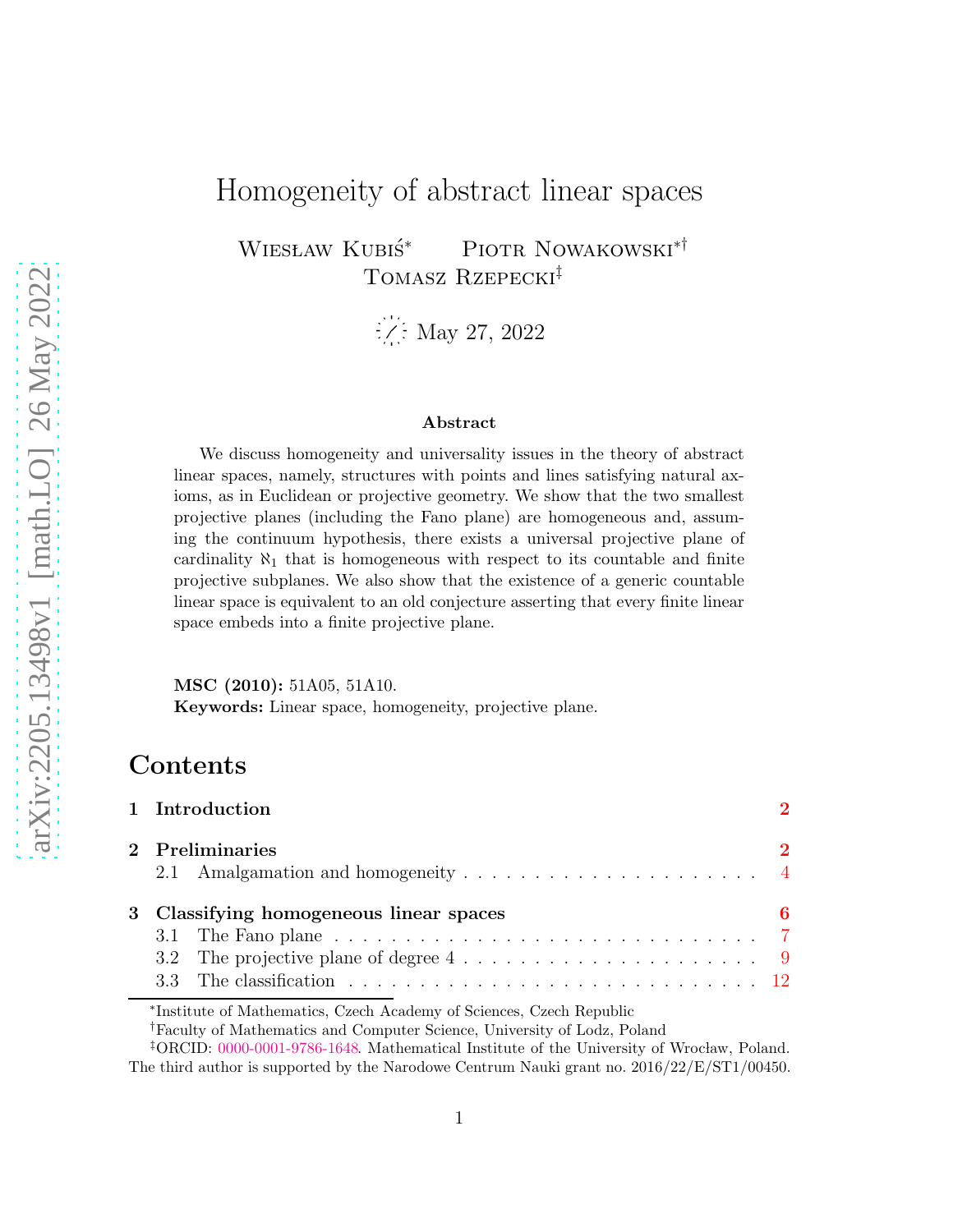| 4 Amalgamating finite linear spaces | 13 |
|-------------------------------------|----|
| 5 Universal projective planes       | 19 |
|                                     |    |

### <span id="page-1-0"></span>1 Introduction

A *linear space* is a structure consisting of points and lines, satisfying the obvious axioms: each line passes through at least two points and two different points determine a unique line. The term "linear space" may be a bit confusing, as it usually corresponds to vector spaces, however it is already well established in the literature devoted to incidence geometry <sup>[1](#page-1-2)</sup>, see e.g.  $[1, 2, 3, 11]$  $[1, 2, 3, 11]$  $[1, 2, 3, 11]$  $[1, 2, 3, 11]$  $[1, 2, 3, 11]$  $[1, 2, 3, 11]$ . We are interested in finite and countable linear spaces, mainly in the context of homogeneity and universality. A linear space X is *homogeneous* if every isomorphism between finite subspaces of X extends to an automorphism of X. A linear space X is *universal* for a given class  $\mathscr F$  of spaces if  $X \in \mathscr F$  and every space in  $\mathscr F$  embeds into X.

Perhaps the most important and (definitely interesting) examples of linear spaces are *projective planes*, namely, those in which every two lines intersect and which have at least three points on every line. Every (countable) linear space embeds into a (countable) projective plane, while the question whether every finite linear space embeds into a finite projective plane is an old open problem, see e.g. [\[2\]](#page-20-1). We show, in particular, that a positive answer is implied by the existence of a universal countable linear space (which, if it exists, is also a universal countable projective plane). A more precise statement is in Theorem [4.17](#page-17-0) below.

We show that, besides the trivial ones, the only homogeneous linear spaces are the two smallest projective planes  $\mathbb{F}_2\mathbf{P}^2$ ,  $\mathbb{F}_3\mathbf{P}^2$ , whereas the first one is usually called the *Fano plane*. The full classification is stated in Theorem [3.8](#page-11-1) below.

Finally, we show that if the continuum hypothesis holds then there exists a universal projective plane of the smallest uncountable cardinality. It is homogeneous with respect to isomorphisms between its countable projective subplanes; this property makes it unique up to isomorphism. The full statement is Theorem [5.3](#page-18-1) below.

### <span id="page-1-1"></span>2 Preliminaries

Linear spaces are typically defined as abstract incidence structures consisting of points and lines, satisfying two natural axioms (as mentioned in the introduction). A formal definition is as follows.

**Definition 2.1.** A *linear space* is a structure of the form  $\langle X, \mathscr{L} \rangle$ , where X is a set,  $\mathscr L$  is a family of at least 2-element subsets of X satisfying the following axioms.

<span id="page-1-2"></span><sup>&</sup>lt;sup>1</sup> According to Buekenhout  $\lceil 3 \rceil$ , the term *linear space* was coined by Paul Libois in 1961.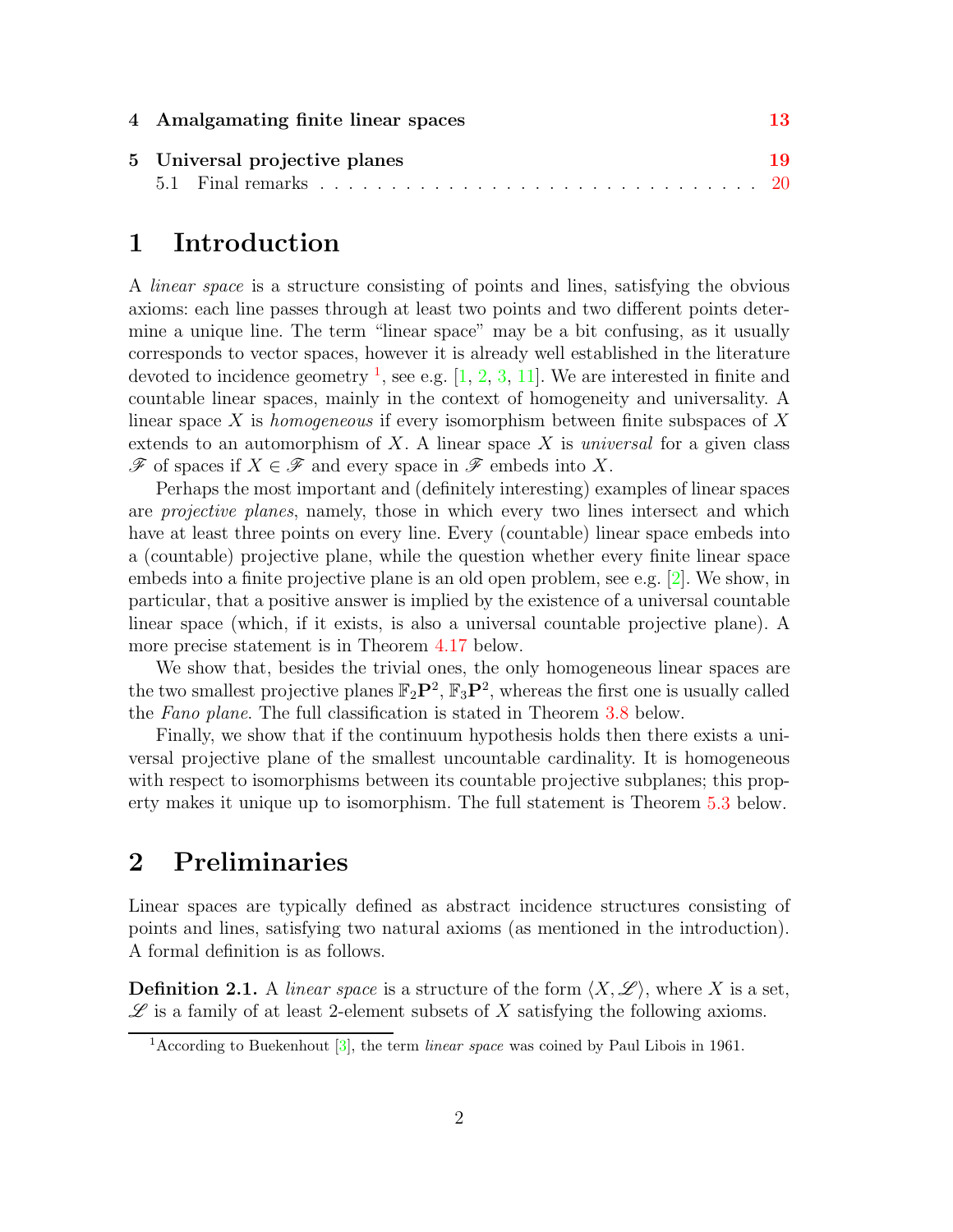(L0) For each  $x, y \in X$  there is  $L \in \mathscr{L}$  such that  $x, y \in L$ .

(L1) For each  $L_0, L_1 \in \mathscr{L}$ , there is at most one  $x \in L_0 \cap L_1$ .

As usual, the elements of X are called *points* and the elements of  $\mathscr L$  are called *lines*. We adopt the usual geometric jargon like "a line  $L$  passes through  $x$ " or "a point  $x$ " is incident to a line  $L^{\prime\prime}$ , both meaning " $x \in L^{\prime\prime}$ .

It is clear that linear spaces can be equivalently defined as first order structures of the form  $\langle X, \Lambda \rangle$ , where  $\Lambda$  is a symmetric ternary relation representing the collinearity, namely,  $\Lambda(x, y, z)$  means there is a line  $L \in \mathscr{L}$  with  $x, y, z \in L$ . The reader can easily guess the set of axioms for  $\Lambda$  making  $\langle X, \Lambda \rangle$  a linear space  $\langle X, \mathscr{L} \rangle$ , where the lines are of the form

$$
\Lambda(a, b) = \{x \in X : \Lambda(a, b, x)\}
$$

with  $a \neq b$ . From now on, the symbol  $\Lambda$  will have two meanings: a ternary relation representing collinearity and a binary operation defining lines.

**Definition 2.2.** A line L is *trivial* if it consists of precisely two points. A set S is *independent* (with respect to  $\Lambda$ ) if the collinearity is trivial on S, namely,  $\Lambda(x, y, z)$ implies  $x = y$  or  $x = z$  or  $y = z$  for every  $x, y, z \in S$  (equivalently, all lines restricted to S are trivial).

A linear space X is *trivial* if X is independent in itself, that is, all lines in X are trivial.

It is clear what a homomorphism of linear spaces should be, namely, a function preserving the collinearity relation. An *embedding* of linear spaces is a one-to-one mapping that is at the same time an isomorphism onto its image.

Definition 2.3. A linear space X will be called a *closed plane* if every two lines of X intersect. A linear space X is *non-degenerate* if it contains an independent set consisting of at least 4 elements. Otherwise it is called *degenerate*. A non-degenerate closed plane is called a *projective plane*.

Degenerate linear spaces are those where the collinearity relation is total (all points are collinear) and spaces consisting of a line plus a single point. A trivial linear space is degenerate if it has at most 3 points.

**Definition 2.4.** Let  $X = \langle X, \mathcal{L} \rangle$  be a linear space. The *degree* of a point or a line in X is the number of lines and points (respectively) incident to it. The *degree* of X is the maximum of degrees of points and lines in  $X$ . If  $X$  is a finite projective plane, its *order* is defined to be  $n-1$ , where n is the degree of X.

Given a natural number n, we shall denote by  $\mathscr{P}_{\text{deg}\leq n}$  the class of all linear spaces of degree at most n.

<span id="page-2-0"></span>*Remark* 2.5*.* It is well-known that in a projective plane, all points and lines have the same degree.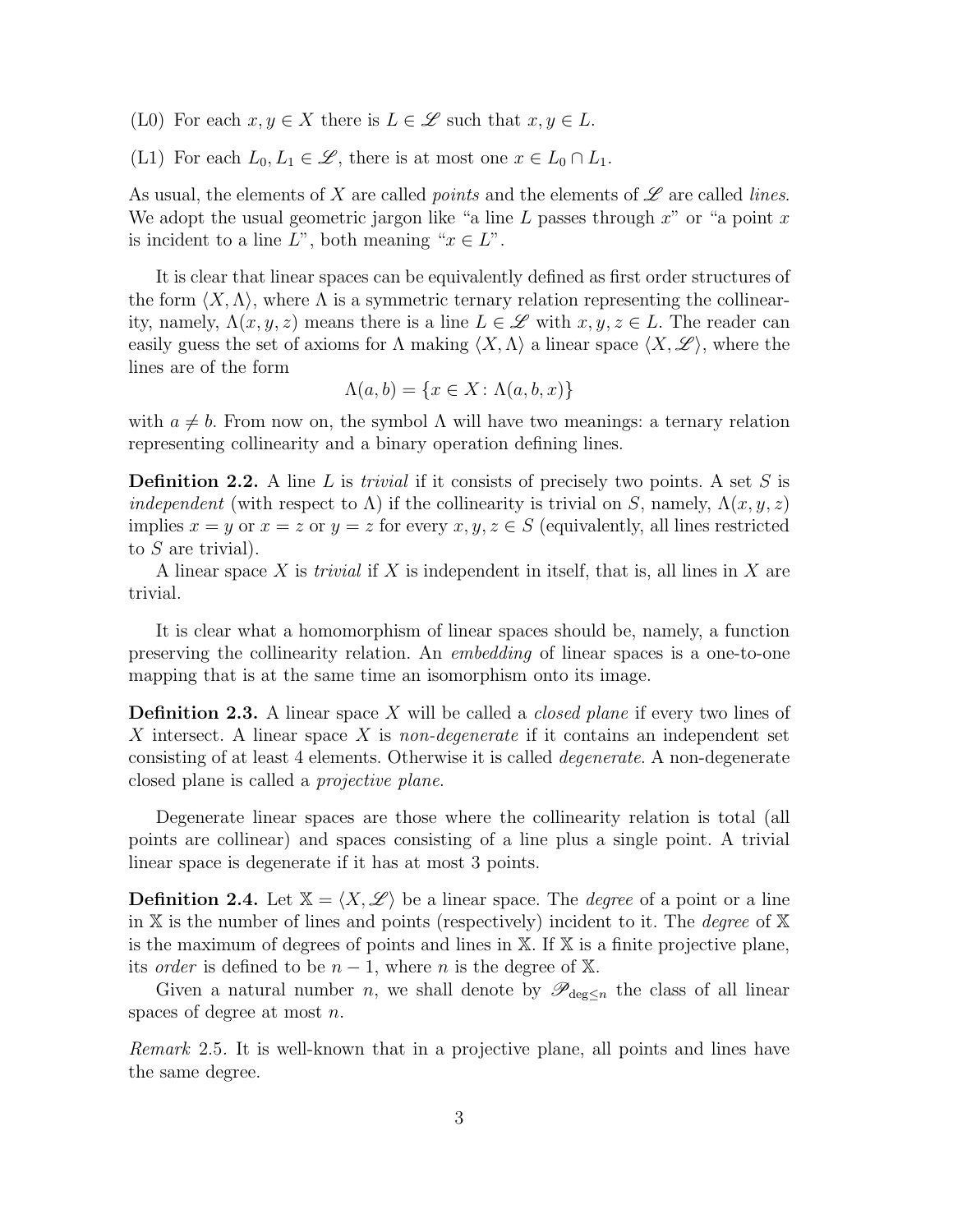Given a field  $F$ , the *projective plane* over  $F$ , denoted by  $F\mathbf{P}^2$ , is the one constructed either by extending the affine plane  $F^2$  or, more directly, by taking 1dimensional vector subspaces of  $F<sup>3</sup>$  as points and 2-dimensional vector subspaces of  $F<sup>3</sup>$  as lines. Both definitions are well known to be equivalent. Given a prime p and a positive integer n, we denote by  $\mathbb{F}_{p^n}$  the unique field of order  $p^n$ . For every prime p and for every positive integer n, we have an *algebraic* projective plane  $\mathbb{F}_{p^n}$ **P**<sup>2</sup> of order  $p^n$  and degree  $p^n + 1$ .

For a thorough treatment of projective geometry, including planes, we refer to Coxeter's monograph [\[4\]](#page-20-4).

#### <span id="page-3-0"></span>2.1 Amalgamation and homogeneity

Let  $\mathscr F$  be a class of mathematical structures in a fixed first order language. The language (and the class) is called *relational* if there are no function symbols in the language (including constants, as 0-ary functions). For simplicity, in the definitions below, we assume that the language is relational. Linear spaces are structures in the language consisting of a single ternary relation, interpreted as collinearity.

An *embedding* of structures is a one-to-one homomorphism that is an isomorphism onto its image. The following concepts (perhaps except the last two) are well known in model theory.

<span id="page-3-1"></span>**Definition 2.6.** We say that  $\mathscr F$  has the *joint embedding property* if for every  $X, Y \in$  $\mathscr F$  there exist embeddings  $f: X \to V$ ,  $g: Y \to V$  with  $V \in \mathscr F$ .

We say  $\mathscr F$  is *hereditary* if for every  $X \in \mathscr F$ , every structure isomorphic to a substructure of X is in  $\mathscr F$ . In particular, a hereditary class is closed under isomorphisms.

We say  $\mathscr F$  has the *amalgamation property* at  $Z \in \mathscr F$  if for every two embeddings  $f: Z \to X$ ,  $g: Z \to Y$  with  $X, Y \in \mathscr{F}$ , there exist  $W \in \mathscr{F}$  and embeddings  $f' : X \to W$ ,  $g' : Y \to W$  such that  $f' \circ f = g' \circ g$ . In this case, one also says that Z is an *amalgamation base* in F.

We say that  $\mathscr F$  has the *amalgamation property* if every  $Z \in \mathscr F$  is an amalgamation base.

We say that  $\mathscr F$  has the *cofinal amalgamation property* if for every  $Z \in \mathscr F$  there is an embedding  $e: Z \to Z'$  such that Z' is an amalgamation base in  $\mathscr{F}$ .

Finally, we say that  $\mathscr F$  has the *weak amalgamation property* if for every  $Z \in \mathscr F$ there is an embedding  $e: Z \to Z'$  with  $Z' \in \mathscr{F}$ , such that for every two embeddings  $f: Z' \to X$ ,  $g: Z' \to Y$  with  $X, Y \in \mathscr{F}$ , there exist  $W \in \mathscr{F}$  and embeddings  $f' : X \to W, g' : Y \to W$  such that  $f' \circ f \circ e = g' \circ g \circ e$ .

The weak amalgamation property, which is obviously the weakest one of the above, was introduced by Ivanov [\[7\]](#page-20-5) in the context of generic automorphisms. Classes with the weak amalgamation property have been studied and characterized by Krawczyk and the first author  $[8]$ , exhibiting connections with the universality number.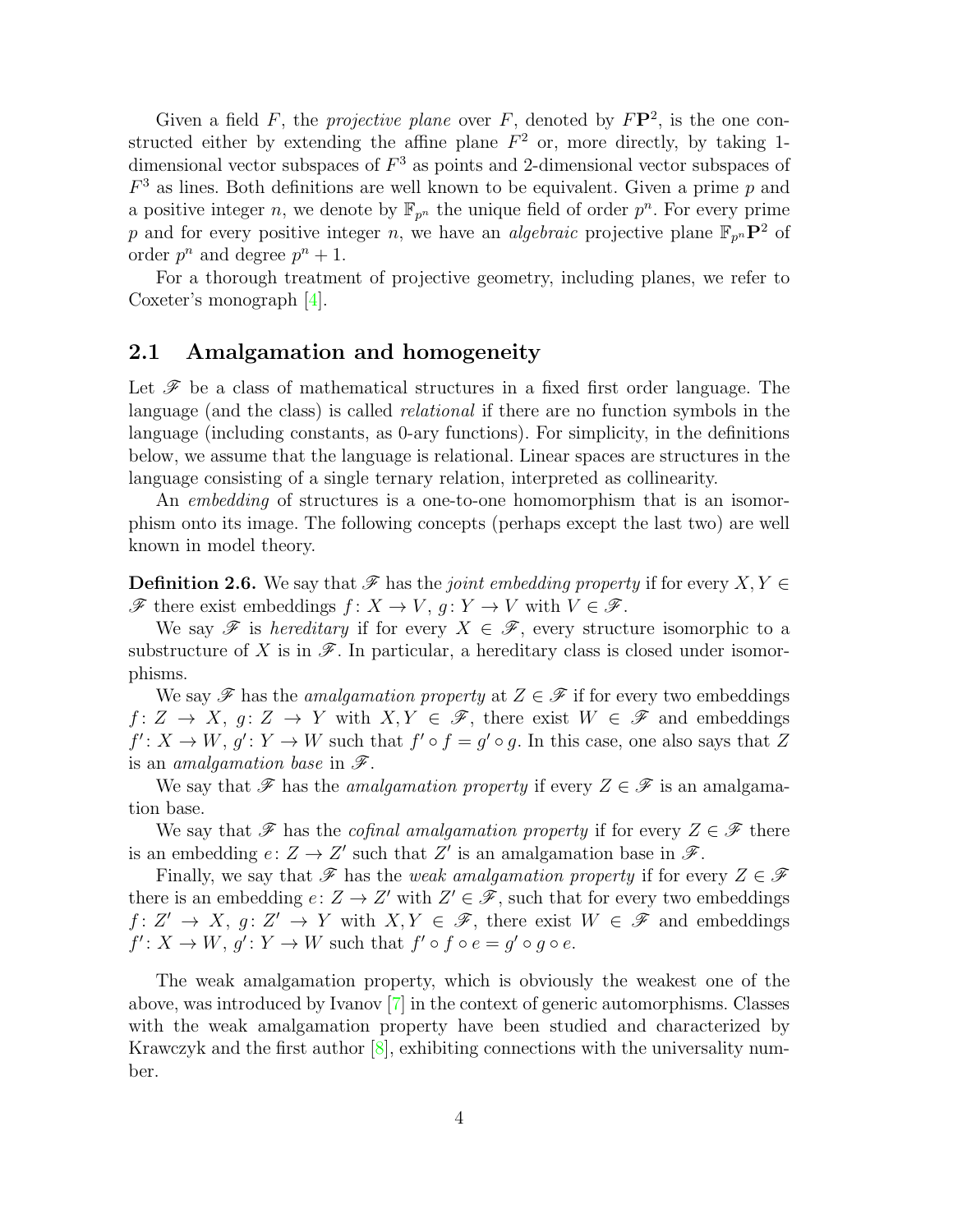We now briefly describe the story of generic limits, including Fraüssé theory. Namely, given a class  $\mathscr F$  of finite structures with the joint embedding property and the weak amalgamation property, there exists a unique (up to isomorphism) structure

$$
U \in \sigma \mathscr{F} := \left\{ \bigcup_{n \in \omega} X_n : \{X_n\}_{n \in \omega} \text{ is a chain in } \mathscr{F} \right\}
$$

that is called *generic* over  $\mathscr F$  and can be described as the structure obtained through a strategy in the natural game (called *abstract Banach-Mazur game* [\[8\]](#page-20-6)) in which two players build a chain of  $\mathscr{F}$ -structures, at each step extending the structure arbitrarily. It turns out that the existence of a generic structure implies the weak amalgamation property. Furthermore, if  $\mathscr F$  fails the weak amalgamation property then the universality number of  $\sigma \mathscr{F}$  is the continuum. In other words, the minimal cardinality of a family  $\mathscr{U} \subseteq \sigma \mathscr{F}$  such that every  $X \in \sigma \mathscr{F}$  embeds into some  $U \in \mathscr{U}$ is the continuum. See [\[8\]](#page-20-6) for details.

Once the class  $\mathscr F$  has the amalgamation property and is hereditary, the generic structure is called the *Fraïssé limit* of  $\mathscr F$  and is homogeneous with respect to  $\mathscr F$ and universal in  $\sigma\mathscr{F}$ . Cofinal amalgamation (which is actually relevant in our considerations) is not good enough for universality: negative examples can be found in [\[8\]](#page-20-6).

$$
\bullet\textcolor{blue}{\bullet\textcolor{blue}{\bullet\textcolor{blue}{\bullet}}\textcolor{blue}{\bullet^{\textcolor{blue}{\bullet}}\textcolor{blue}{\bullet^{\textcolor{blue}{\bullet}}\textcolor{blue}{\bullet\textcolor{blue}{\bullet}}\textcolor{blue}{\bullet}}}
$$

A mathematical structure U is said to be *homogeneous* if every isomorphism between its "small" substructures extends to an automorphism of U. Here, "small" typically means "finite" or "finitely generated"<sup>[2](#page-4-0)</sup>, although in general it could have some other meanings. For instance, in topology, homogeneity is typically understood as point-homogeneity, namely, asking that the auto-homeomorphism group (or its fixed subgroup) acts transitively on the space.

In this paper, we shall consider homogeneity with respect to finite substructures, specifically, finite subspaces of linear spaces.

Homogeneity is closely connected to amalgamation, which is actually the essence of Fraïssé theory of universal homogeneous structures, see  $[5]$ ,  $[6]$ , and for a categorytheoretic treatment [\[10\]](#page-20-9). Finite homogeneous relational structures are easily described as follows.

<span id="page-4-1"></span>**Proposition 2.7.** Assume  $\mathscr F$  is a hereditary class of finite structures with the joint *embedding property and the amalgamation property. Assume*  $U \in \mathscr{F}$  *is such that every embedding of* U *into any structure in*  $\mathscr F$  *is an isomorphism. Then* U *is homogeneous, unique up to isomorphism, and universal in* F*.*

*Proof.* Fix embeddings  $f: A \to U$ ,  $g: B \to U$  with  $A, B \in \mathscr{F}$  and an isomorphism  $h: A \to B$ . The amalgamation property gives embeddings  $f': U \to W$ ,  $g': U \to W$ 

<span id="page-4-0"></span><sup>&</sup>lt;sup>2</sup>Homogeneity with respect to finite or finitely generated substructures is also called *ultra*homogeneity.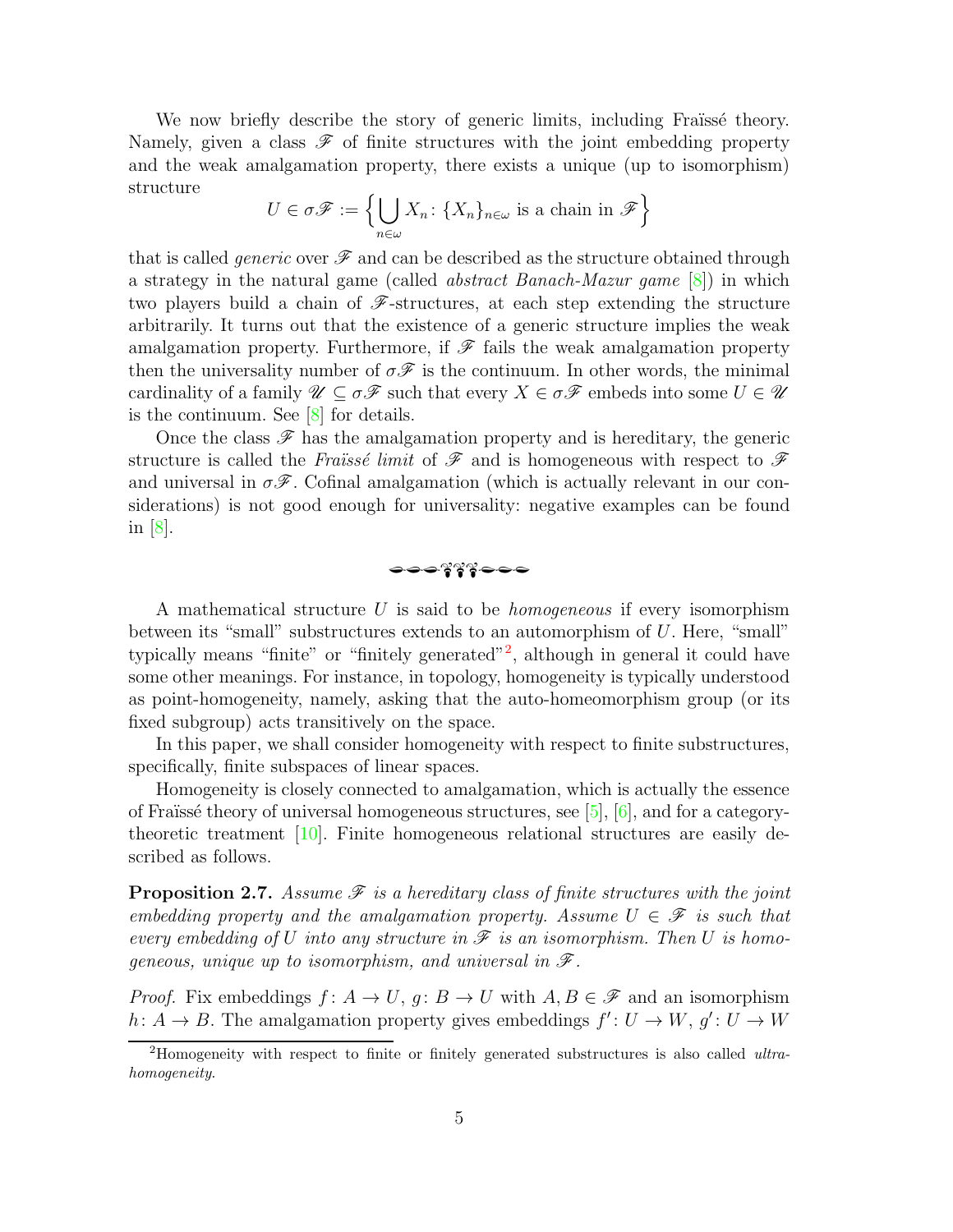such that  $W \in \mathscr{F}$  and  $f' \circ f = g' \circ g \circ h$ . By the assumption,  $f', g'$  are isomorphisms. Thus  $(g')^{-1} \circ f' \circ f = g \circ h$ . In case f, g are inclusions  $A \subseteq U$ ,  $B \subseteq U$ , this evidently shows that h extends to an automorphism  $(g')^{-1} \circ f'$ . This proves that U is homogeneous.

Uniqueness follows immediately from the joint embedding property: Given  $U, U'$ as above, there are embeddings  $i: U \to W$ ,  $j: U' \to W$  with  $W \in \mathscr{F}$ , that are actually isomorphisms, showing that  $U \approx U'$ .

Finally, given  $A \in \mathscr{F}$ , again by the joint embedding property, there are embeddings  $e: A \to W$  and  $f: U \to W$  with  $W \in \mathscr{F}$ . Again, f is an isomorphism, therefore  $f^{-1} \circ e$  is an embedding of A into U. This proves universality.  $\Box$ 

We shall use the fact above in the next section, proving homogeneity of the two smallest projective planes.

# <span id="page-5-0"></span>3 Classifying homogeneous linear spaces

We show that, among countable linear spaces, homogeneity is a rare property. Namely, besides trivial cases, the only homogeneous linear spaces are the projective planes  $\mathbb{F}_2\mathbf{P}^2$  and  $\mathbb{F}_3\mathbf{P}^2$ .

The nontrivial degenerate linear spaces are of the following forms.

- (L) A single line: all points are collinear. This includes all spaces with at most 2 points.
- $(L^+)$  A line + a point: a line plus a single point outside of this line.

The only homogeneous ones are of course in (L). Moreover, every trivial linear space is homogeneous. The next statement gives a strong restriction on homogeneity of general linear spaces.

**Lemma 3.1.** Let  $X = \langle X, \mathcal{L} \rangle$  be a homogeneous nontrivial linear space which is *not a line. Then* X *is a projective plane.*

*Proof.* First, observe that by homogeneity, for every two lines  $L_0, L_1 \in \mathscr{L}$ , there is an automorphism  $h: \mathbb{X} \to \mathbb{X}$  such that  $h[L_0] = L_1$  (take a bijection between fixed two-element subsets of  $L_0$ ,  $L_1$  and extend it to an automorphism). This shows that each line has the same cardinality, which is  $> 2$ , because X is nontrivial. Since there are at least three non-collinear points, there exist lines  $L_0, L_1$  with  $L_0 \cap L_1 = \{p\}.$ Choose  $a_0, a_1 \in L_0 \setminus \{p\}, b_0, b_1 \in L_1 \setminus \{p\}$  with  $a_0 \neq a_1, b_0 \neq b_1$ . Note that the set  ${a_0, a_1, b_0, b_1}$  is independent, so in particular X is a non-degenerate.

Now, given two different lines  $L_2, L_3$  with two pairs of points  $x_0, x_1 \in L_2, y_0, y_1 \in$  $L_3$ , assuming  $\{x_0, x_1\} \cap \{y_0, y_1\} = \emptyset$ , we have an isomorphism

$$
f: \{a_0, a_1, b_0, b_1\} \rightarrow \{x_0, x_1, y_0, y_1\}
$$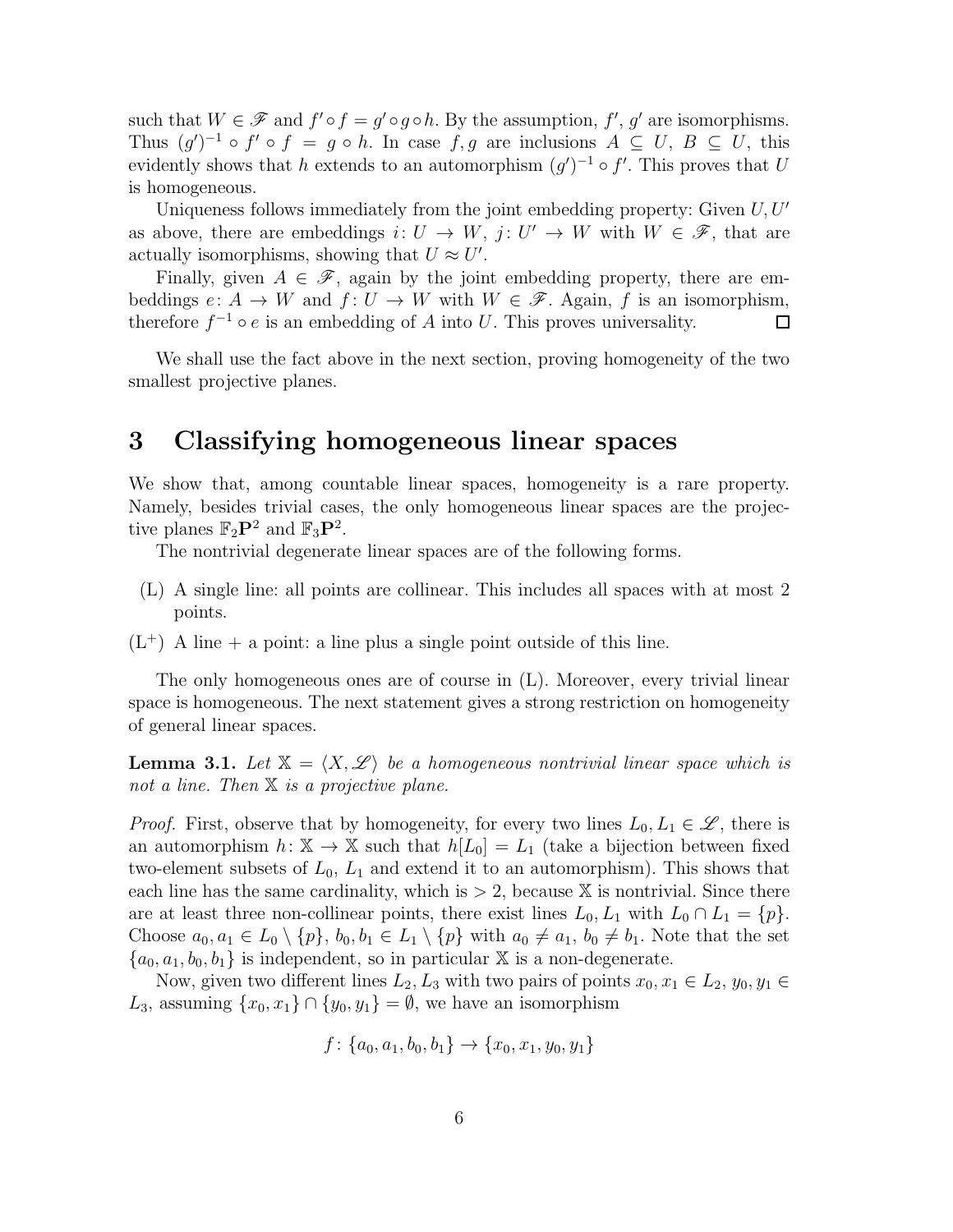defined by  $f(a_i) = x_i$ ,  $f(b_i) = y_i$  for  $i = 0, 1$ . An automorphism extending f maps  $L_0$  onto  $L_2$  and  $L_1$  onto  $L_3$ , witnessing that  $L_2 \cap L_3 \neq \emptyset$ . Thus X is a projective plane.  $\Box$ 

Recall that the degree of a plane is the maximal number  $n$  such that every line has at most n points and every point belongs to at most n lines. On the other hand, the *order* of a projective plane is the unique number k such that every line has  $k+1$ many points.

<span id="page-6-2"></span>**Lemma 3.2.** *A homogeneous projective plane is finite of degree*  $\leq 4$ *.* 

*Proof.* Fix a projective plane  $\mathbb{P} = \langle P, \mathscr{L} \rangle$  of degree > 4. Fix  $H \in \mathscr{L}$  and let us call it the *horizon*. Choose  $s \neq t$  in H. Let  $L_0, L_1, L_2 \in \mathcal{L} \setminus \{H\}$  be three different lines passing through s. Let  $K_0, K_1 \in \mathscr{L} \setminus \{H\}$  be two different lines passing through t. Let  $S \subseteq P \setminus H$  be a six-point set consisting of all intersections of the lines above, outside of the horizon. Specifically, S contains precisely the points  $x_{i,j} \in L_i \cap K_j$ ,  $i < 3, j < 2$ . Then S is a subplane of P, where  $\{x_{0,0}, x_{1,0}, x_{2,0}\}, \{x_{0,1}, x_{1,1}, x_{2,1}\}$  are the only non-trivial lines and they are parallel. Since the degree of  $\mathbb{P}$  is  $> 4$ , there exists a point  $y \in K_0 \setminus \{x_{0,0}, x_{1,0}, x_{2,0}, t\}.$ 

The map  $f: S \to P$  defined by  $f(x_{0,0}) = y$  and  $f \upharpoonright S \setminus \{x_{0,0}\} = \mathbf{H}_{S \setminus \{x_{0,0}\}}$  is an isomorphism onto its image  $(S \cup \{y\}) \setminus \{x_{0,0}\}.$  Suppose h is an automorphism of  $\mathbb P$ extending f. Then  $h(s) = s$ , because the lines  $L_1$ ,  $L_2$  are invariant with respect to h. On the other hand, in  $P \setminus H$ , the line R passing through  $y, x_{0,1}$  cannot be parallel to  $L_1$ , because it intersects  $L_0$  (parallelism in  $P \setminus H$  is an equivalence relation), therefore R intersects  $L_1$  at some point of  $P \setminus H$  (in particular,  $s \notin R$ ), while at the same time  $h[L_0] = R$ . This is a contradiction.  $\Box$ 

The smallest projective plane of degree  $> 4$  is the one based on  $\mathbb{F}_4^2$ , where  $\mathbb{F}_4$  is the unique field of cardinality 4. In order to get a complete classification of homogeneous linear spaces, it remains to check the two smallest projective planes. They are indeed homogeneous, as we shall see in a moment.

#### <span id="page-6-0"></span>3.1 The Fano plane

The smallest projective plane  $\mathbb{F}_2\mathbf{P}^2$  consists of seven points and is well known under the name *the Fano plane* as it is a unique projective plane of degree 3 and order 2.

Our goal is to prove the following:

<span id="page-6-1"></span>**Theorem 3.3.** *Class*  $\mathscr{P}_{\text{deg}\leq3}$  *has the amalgamation property.* 

It is clear that the Fano plane does not embed into any bigger linear space of degree at most 3, therefore Theorem [3.3](#page-6-1) together with Proposition [2.7](#page-4-1) lead to:

Corollary 3.4. *The Fano plane is homogeneous.*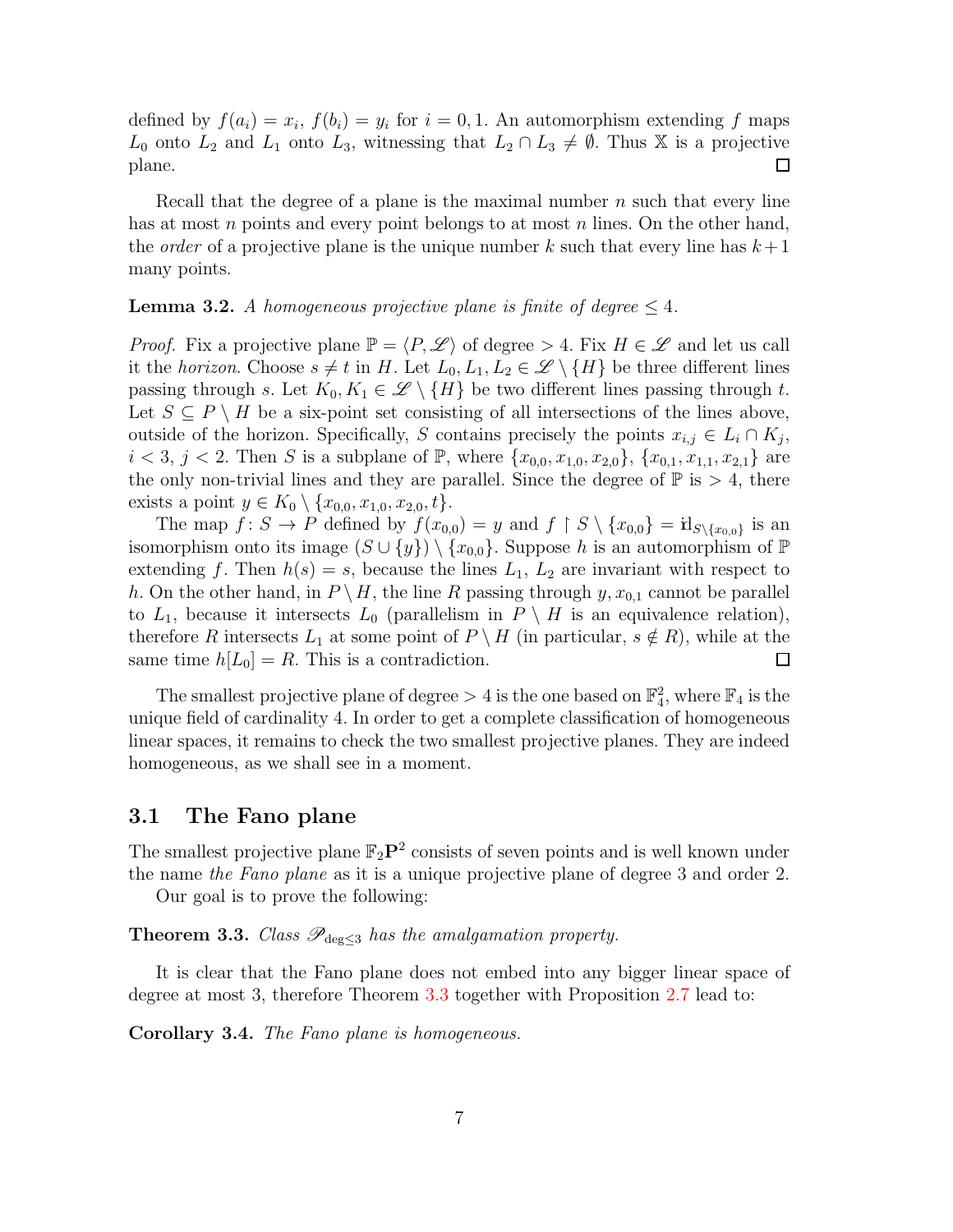The above corollary can also be proved by "brute force" (there are not so many cases to check) however we find our arguments much more illustrative. Moreover, Theorem [3.3](#page-6-1) brings a little bit more information, saying that every plane of degree  $\leq$  3 embeds into the Fano plane. This fact can also be proved directly, by checking all possible isomorphic types.

The proof of Theorem [3.3](#page-6-1) will be preceded by a simple lemma.

<span id="page-7-0"></span>**Lemma 3.5.** Let  $\mathbb{X} \in \mathscr{P}_{\text{deg}\leq 3}$  and let  $L_0 \in \mathscr{L}^{\mathbb{X}}$ . Then there exists at most one line *parallel to*  $L_0$  *and once this happens,*  $|L_0| = 2$ *.* 

So, if  $|L_0| = 3$ , then no other line is parallel to  $L_0$ .

*Proof.* First, suppose  $|L_0| = 3$  and  $L_1$  is a line parallel to  $L_0$ . Choose  $x \in L_1$ . For each  $p \in L_0$  there is a unique line  $\Lambda(x, p)$  passing through x, and it is distinct from  $L_1$ . Thus the degree of x is at least 4, a contradiction.

Now suppose  $L_0 = \{a, b\}$  and suppose  $L_1, L_2$  are two different lines parallel to  $L_0$ . Notice that  $L_1$  and  $L_2$  must be parallel, because if  $p \in L_1 \cap L_2$  then the lines  $L_1, L_2, \Lambda(p, a), \Lambda(p, b)$  would witness that the degree of p is at least 4.

Assume  $c, d \in L_1, c \neq d$ . The lines  $L_0, \Lambda(a, c), \Lambda(a, d)$  are pairwise different, so the degree of a is 3 and there can be no other point on  $L_1$  (also by the previous argument). The same applies to b and  $L_2$ .

Thus  $L_1 = \{c, d\}, L_2 = \{e, f\}$  and, renaming the points if necessary, we may assume  $a, c, e$  and  $a, d, f$  are collinear (if, say,  $a, c, e$  were not collinear then the degree of a would be at least 4).

Finally,  $\{a, c, e\}$ ,  $\Lambda(b, f)$  are parallel, which contradicts the first part.

 $\Box$ 

*Proof of Theorem [3.3.](#page-6-1)* It is enough to show that, given  $X = \langle X, \mathscr{L} \rangle \in \mathscr{P}_{\text{deg}\leq 3}$ , every two one-point extensions of it can be amalgamated in  $\mathscr{P}_{\text{deg}\leq3}$ . Fix one-point extensions  $\mathbb{X}_a, \mathbb{X}_b \in \mathscr{P}_{\text{deg}\leq 3}$ . We have two sets  $X \cup \{a\}, X \cup \{b\}$ , each with a linear space structure extending the one of X. We may assume that  $\mathbb{X}_a$ ,  $\mathbb{X}_b$  are not isomorphic over  $X$ , since otherwise the amalgamation is trivial, by identifying a and b. In other words, we assume that the line structures of  $\mathbb{X}_a, \mathbb{X}_b$  are different.

We say a is *free* over X if it is not collinear with any pair of distinct points of X. Otherwise, we say a is determined by a line  $L \in \mathscr{L}$ , if a is collinear with some  $x_0 \neq x_1, x_0, x_1 \in L$ . Note that in this case  $L = \{x_0, x_1\}$ , because the degree (cardinality) of each line in  $\mathbb{X}_a$  is  $\leq$  3. Of course, the same definition of being free or determined applies to b.

If both a, b are free over X then  $\mathbb{X}_a$ ,  $\mathbb{X}_b$  are isomorphic over X and there is nothing to prove. Thus, we may assume that b is determined by the line  $\{c_0, c_1\} \in \mathscr{L}$ . We are now left with two cases.

**Case** 1:  $a$  is free over  $X$ .

If  $X = \{c_0, c_1\}$ , then the free amalgamation of  $\mathbb{X}_a, \mathbb{X}_b$  (that is, not adding any unnecessary lines) is in  $\mathscr{P}_{\text{deg}\leq3}$ . Otherwise, we claim that  $X = \{c_0, c_1, d\}$  (and  $c_0, c_1, d$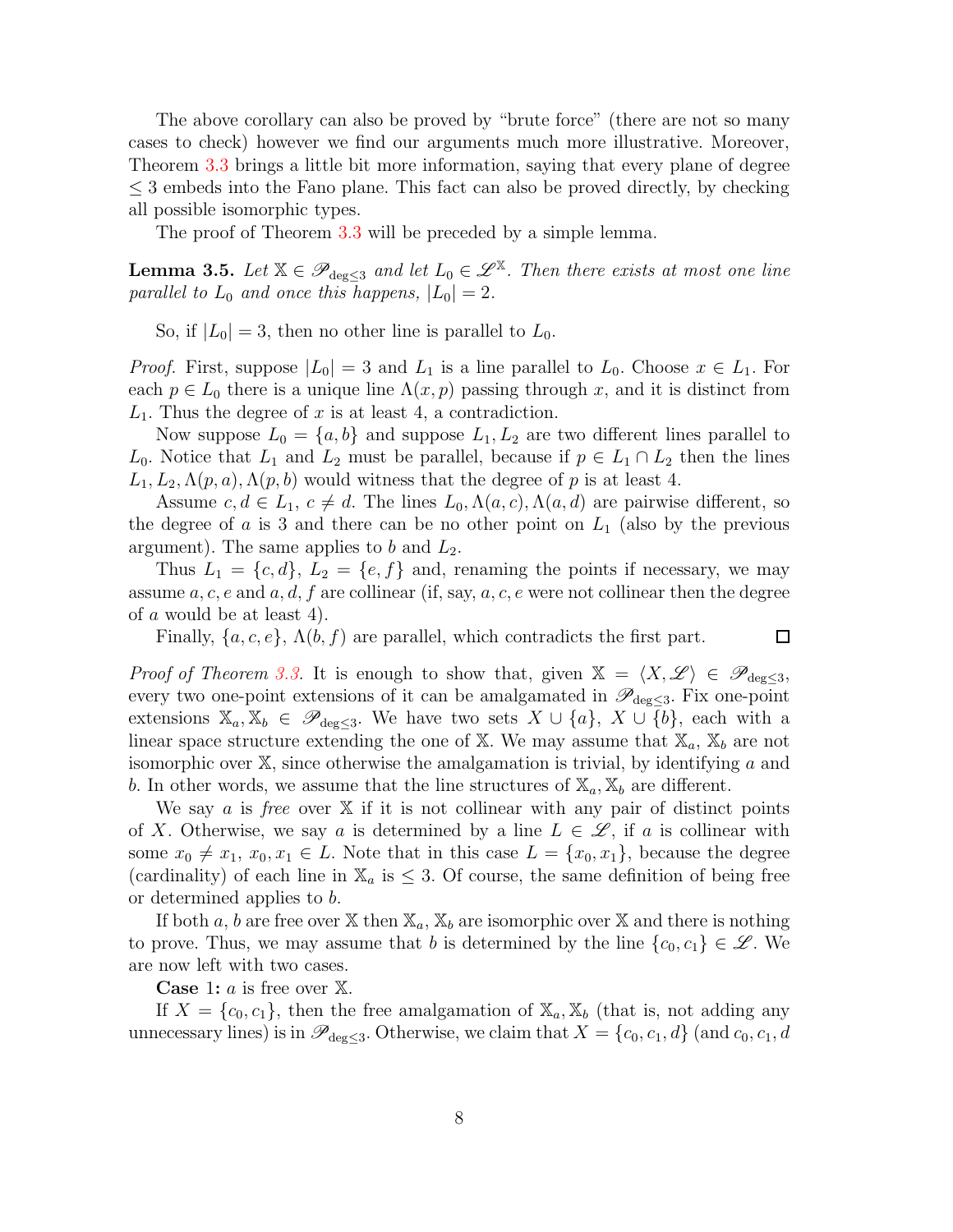are of course not collinear). Indeed, supposing there is  $x \in X \setminus \{c_0, c_1, d\}$ , we would have at least four lines

$$
\Lambda(c_0, a), \Lambda(c_1, a), \Lambda(d, a), \Lambda(x, a)
$$

passing through a, a contradiction (recall that a is free over  $X$ , so  $x, d, a$  are not collinear). Finally, knowing that  $X = \{c_0, c_1, d\}$ , it suffices to make a, b, d collinear in order to get a plane of degree  $\leq$  3.

**Case** 2:  $a$  is not free over  $X$ .

Assume a is determined by the line  $\{d_0, d_1\}$ . Suppose first that the lines  $\{c_0, c_1\}$ ,  ${d_0, d_1}$  are parallel. Then a is also determined by  ${c_0, c_1}$ , since otherwise the lines  ${d_0, d_1, a}$ ,  ${c_0, c_1}$  would be parallel in  $\mathbb{X}_a$ , contradicting Lemma [3.5.](#page-7-0) By the same reason, b is determined by both lines  $\{c_0, c_1\}$  and  $\{d_0, d_1\}$ . Again by Lemma [3.5,](#page-7-0) neither a nor b is determined by a line different from  $\{c_0, c_1\}$ ,  $\{d_0, d_1\}$ . Finally,  $\mathbb{X}_a, \mathbb{X}_b$  are isomorphic over X and we amalgamate them by identifying a and b.

Suppose now that  $\{c_0, c_1\} \cap \{d_0, d_1\} \neq \emptyset$ . We may assume that  $c_0 = d_0$ . If  $X = \{c_0, c_1, d_1\}$ , the free amalgamation of  $\mathbb{X}_a$ ,  $\mathbb{X}_b$  is in  $\mathscr{P}_{\text{deg}\leq 3}$ . So suppose

$$
X = \{c_0, c_1, d_1, x, y\},\
$$

where possibly  $x = y$ . Note that  $c_0, x, y$  are collinear, since otherwise the degree of  $c_0$  would be  $> 3$ . If  $x \neq y$  and neither x nor y is collinear with  $c_1, d_1$ , then  $\{c_1, d_1\}$ and  $\{c_0, x, y\}$  would be parallel lines in X, contradicting Lemma [3.5.](#page-7-0) Assuming x is collinear with  $c_1, d_1$  (and either  $y = x$  or  $y \neq x$ ), we declare  $a, b, x$  to be collinear. Finally, in both cases the amalgamation is in  $\mathscr{P}_{\text{deg}\leq3}$ . This completes the proof.  $\Box$ 

### <span id="page-8-0"></span>3.2 The projective plane of degree 4

We are going to show that  $\mathbb{F}_3\mathbf{P}^2$ , the unique projective plane of degree 4 and order 3, is homogeneous. First, we identify the class of all substructures of  $\mathbb{F}_3\mathbb{P}^2$ .

A linear space consisting of exactly five points with only trivial lines is called the *pentagon*. By  $\mathscr{P}^*_{\text{deg}\leq 4}$  we denote  $\mathscr{P}_{\text{deg}\leq 4}$  with both the Fano plane and the pentagon excluded. Note that the projective plane  $\mathbb{F}_3\mathbf{P}^2$  is in  $\mathscr{P}^*_{\text{deg}\leq 4}$  and it cannot be embedded into any bigger linear space in  $\mathscr{P}^*_{\text{deg}\leq 4}$ , therefore by Proposition [2.7,](#page-4-1) once we prove that  $\mathscr{P}^*_{\text{deg}\leq 4}$  has the amalgamation property, we obtain the homogeneity of  $\mathbb{F}_3\mathbf{P}^2$ .

## **Theorem 3.6.** *Class*  $\mathscr{P}_{\text{deg}\leq 4}^{*}$  *has the amalgamation property.*

*Proof.* It is enough to show that, given  $X = \langle X, \mathscr{L} \rangle \in \mathscr{P}_{\deg \leq 4}^*$ , every two onepoint extensions of it can be amalgamated in  $\mathscr{P}_{\deg\leq 4}^*$ . Fix one-point extensions  $\mathbb{X}_a, \mathbb{X}_b \in \mathscr{P}^*_{\text{deg}\leq 4}$ . We have two sets  $X \cup \{a\}, X \cup \{b\}$ , each with a plane structure extending the one of X. We may assume that  $\mathbb{X}_a$ ,  $\mathbb{X}_b$  are not isomorphic over X, since otherwise the amalgamation is trivial, by identifying  $a$  and  $b$ . In other words, we assume that the line structures of  $\mathbb{X}_a, \mathbb{X}_b$  are different.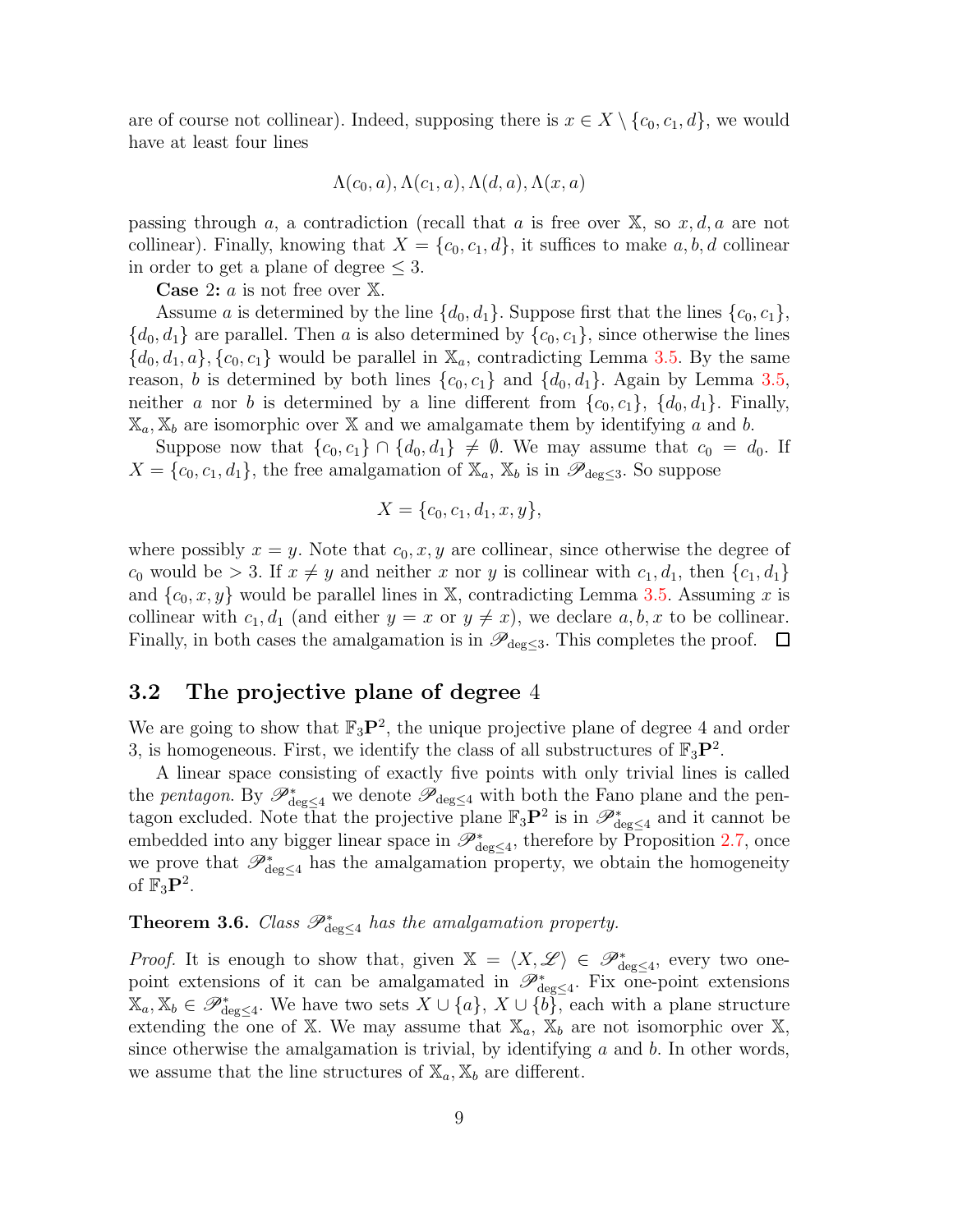If both a, b are free over X, then  $\mathbb{X}_a$ ,  $\mathbb{X}_b$  are isomorphic over X and there is nothing to prove. Thus, we may assume b is determined by the line  $\Lambda(c_0, c_1) \in \mathscr{L}$ . We are now left with the following cases.

**Case** 1:  $a$  is free over  $X$ .

Then X may have at most four points. If X consists of at most 3 points, then the free amalgamation of  $\mathbb{X}_a, \mathbb{X}_b$  (that is, not adding any unnecessary lines) is in  $\mathscr{P}^*_{\text{deg}\leq 4}$ . Suppose that X has four points  $c_0, c_1, x, y$ . Observe that if  $\Lambda(c_0, c_1)$  consists of exactly two points in X, then then the line  $\Lambda(x, y)$  must consist of three points. Indeed, if  $\Lambda(x, y)$  consists of only two points, then, since a is free over X, the plane  $\mathbb{X}_a$ would be the pentagon, which is not in  $\mathscr{P}_{\deg\leq 4}^*$ , so we may assume that  $c_0 \in \Lambda(x, y)$ . Now it suffices to declare  $x, a, b$  (or  $y, a, b$ ) to be collinear to obtain the amalgamation in  $\mathscr{P}_{\text{deg}\leq 4}^*$ .

Now, assume that there is a third point in X, which lies on  $\Lambda(c_0, c_1)$ . Since a is free over X, then there may be at most one more point in X (denote it by x). Declaring x, a, b to be collinear we obtain the amalgamation in  $\mathscr{P}^*_{\text{deg}\leq 4}$ .

**Case 2:** a is determined by the line  $\Lambda(d_0, d_1)$ ,  $c_i \neq d_j$  for  $i, j < 2$  and neither a nor b is determined by both lines.

Using the fact that  $\mathbb{X}_a$  and  $\mathbb{X}_b$  are in  $\mathscr{P}_{\deg\leq 4}^*$ , we infer that every point from the set  $\{c_0, c_1, d_0, d_1\}$  lies on four lines either in  $\overline{X}_a$  or  $X_b$ , so it cannot lie on any other line. So, the only other points, which can be in  $X$  are the following:

- the common point  $x_0$  of lines  $\Lambda(c_0, d_0)$  and  $\Lambda(c_1, d_1)$ ;
- the common point  $x_1$  of lines  $\Lambda(c_0, d_1)$  and  $\Lambda(c_1, d_0)$ ;
- the point  $y_0$ , which lies on the line  $\Lambda(c_0, d_0)$ , but does not lie on the line  $\Lambda(c_1, d_1);$
- the point  $y_1$ , which lies on the line  $\Lambda(c_1, d_1)$ , but does not lie on the line  $\Lambda(c_0, d_0);$
- the point  $z_0$ , which lies on the line  $\Lambda(c_0, d_1)$ , but does not lie on the line  $\Lambda(c_1, d_0);$
- the point  $z_1$ , which lies on the line  $\Lambda(c_1, d_0)$ , but does not lie on the line  $\Lambda(c_0, d_1);$
- the common point w of lines  $\Lambda(c_0, c_1)$  and  $\Lambda(d_0, d_1)$ ;

Observe that if  $x_0, x_1 \in X$ , then both a and b must be determined by the line  ${x_0, x_1}$ . Otherwise, the degree of a or b in  $\mathbb{X}_a$  or  $\mathbb{X}_b$  would be > 4. Hence we need to declare  $a, b, x_i$  to be colinear, whenever  $x_i \in X$  for  $i < 2$ . (Also, since  $\mathbb{X}, \mathbb{X}_a, \mathbb{X}_b \in \mathscr{P}_{\text{deg}\leq 4}^*$ , we have collinearity of the following points (if they appear) in appropriate planes and as a result in the amalgamation:  $\{c_0, z_1, a, y_1\}, \{c_1, z_0, a, y_0\},\$  $\{d_1, b, z_1, y_0\}, \{d_0, b, z_0, y_1\}, \{y_0, y_1, x_1, w\}, \{x_0, z_0, z_1, w\}$ .) Finally, whatever points other than  $c_0, c_1, d_0, d_1$  are in X, we have that the amalgamation is in  $\mathscr{P}^*_{\text{deg}\leq 4}$ .

**Case** 3: *a* is determined by the line  $\Lambda(c_0, c_1)$  and neither *a* nor *b* is determined by any other line.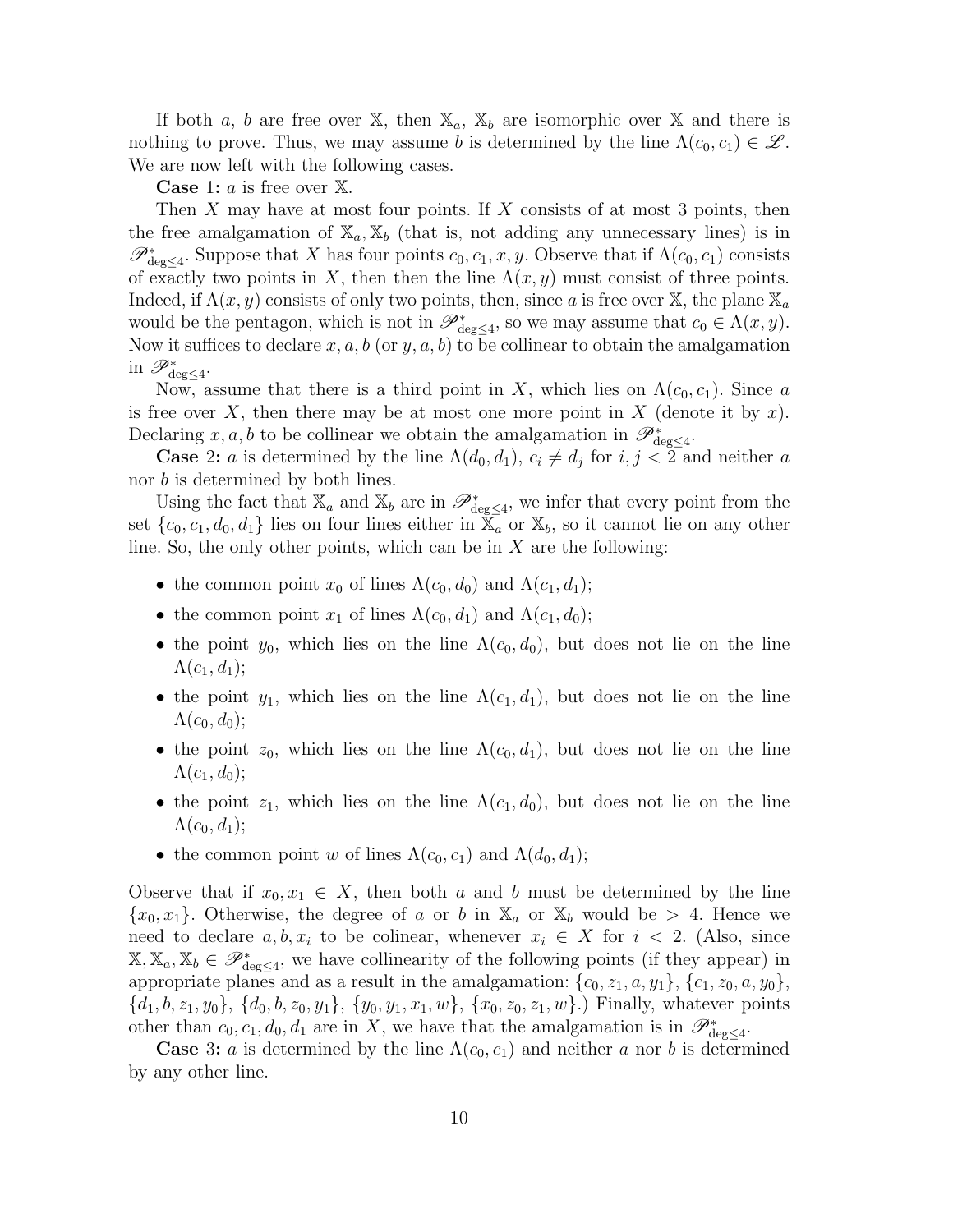Then  $\mathbb{X}_a$ ,  $\mathbb{X}_b$  are isomorphic over X and there is nothing to prove.

**Case** 4: a is determined by the lines  $\Lambda(c_0, c_1)$  and  $\Lambda(d_0, d_1)$  and b is also determined by  $\Lambda(d_0, d_1)$ , where  $c_i \neq d_j$  for  $i, j < 2$ .

Then again  $\mathbb{X}_a$ ,  $\mathbb{X}_b$  are isomorphic over  $\mathbb{X}_a$ .

**Case** 5: *a* is determined by the lines  $\Lambda(c_0, c_1)$  and  $\Lambda(d_0, d_1)$  and b is not determined by  $\Lambda(d_0, d_1)$ , where  $c_i \neq d_j$  for  $i, j < 2$ .

If b is determined by some other line, then we have the situation as in case 2. So, assume that  $b$  is not determined by any other line. Then there is at most one more point  $\{x\}$  in X other than  $c_0, c_1, d_0, d_1$ . Since degree of  $d_0$  and  $d_1$  in  $\mathbb{X}_b$  is 4, then x may lie on the line  $\Lambda(d_0, d_1)$  or be the intersection point of lines  $\Lambda(c_0, d_0)$ ,  $\Lambda(c_1, d_1)$ , or be the intersection point of lines  $\Lambda(c_0, d_1), \Lambda(c_1, d_0)$ . In any case the amalgamation with collinearity of points  $a, b, c_0, c_1$  is in  $\mathscr{P}_{\deg \leq 4}^*$ .

**Case** 6: *a* is determined by the line  $\Lambda(c_0, d_1)$  and  $d_1 \neq c_1$ .

First, suppose that there is the fourth point  $c_2$  (other than b) on the line  $\Lambda(c_0, c_1)$ . But then b is on the line  $\Lambda(c_1, c_2)$ , so we have a situation like in Case 2. Similar reasoning can be repeated when there is fourth point  $d_2$  (other than a) on the line  $\Lambda(c_0, d_1).$ 

Now, suppose that there is no fourth point on any of the lines  $\Lambda(c_0, c_1), \Lambda(c_0, d_1)$ . Then the only other points, which can be in  $X$  are the following:

- the point x which lies on the lines  $\Lambda(c_1, a)$  (in  $\mathbb{X}_a$ ) and  $\Lambda(d_1, b)$  (in  $\mathbb{X}_b$ );
- the point  $y_0$  which lies on the line  $\Lambda(c_1, a)$  (in  $\mathbb{X}_a$ ), but does not lie on the line  $\Lambda(d_1, b)$  (in  $\mathbb{X}_b$ );
- the point  $y_1$  which lies on the line  $\Lambda(d_1, b)$  (in  $\mathbb{X}_b$ ), but does not lie on the line  $\Lambda(c_1, a)$  (in  $\mathbb{X}_a$ );
- points  $z_0$  and  $z_1$  which lie on the line  $\Lambda(c_1, d_1);$
- the point w, which does not lie on the line  $\Lambda(c_1, d_1)$  and also does not lie neither on the line  $\Lambda(d_1, b)$  (in  $\mathbb{X}_b$ ) nor on the line  $\Lambda(c_1, a)$  (in  $\mathbb{X}_a$ ).

Suppose that  $x \in X$ . If  $y_0 \in X$  or  $y_1 \in X$ , then we have a situation like in case 2. So, suppose that  $y_0, y_1 \notin X$ . If we have a point on  $\Lambda(c_1, d_1)$  which lies on  $\Lambda(c_0, x)$ , then call it  $z_0$  (the other point on  $\Lambda(c_1, d_1)$  is called  $z_1$ ). If also  $w \in X$ , then it is easy to see that  $w \in \Lambda(c_0, x)$  (otherwise w would have degree  $> 4$  in  $\mathbb{X}_a$ ). Observe that if  $z_1, w \in X$ , then a and b must be determined by  $\Lambda(z_1, w)$  (otherwise w would have degree  $> 4$  in  $\mathbb{X}_a$ ). Thus, we declare points  $z_1, w, a, b$  to be collinear in the amalgamation (even if only one of  $z_1$ , w is in X). Then the amalgamation is in  $\mathscr{P}^*_{\text{deg}\leq 4}$ , in particular, it is not the Fano plane (we do not declare  $a, b, z_0$  to be collinear).

Now, suppose that  $x \notin X$ . If also  $y_0, y_1 \notin X$ , then we amalgamate as above. If both  $y_0, y_1 \in X$ , then we have a situation like in case 2. So, without loss of generality, assume that  $y_0 \in X$  and  $y_1 \notin X$ . If we have a point on  $\Lambda(c_1, d_1)$  which lies on  $\Lambda(c_0, y_0)$ , then call it  $z_1$  (the other point on  $\Lambda(c_1, d_1)$  is called  $z_0$ ). As before,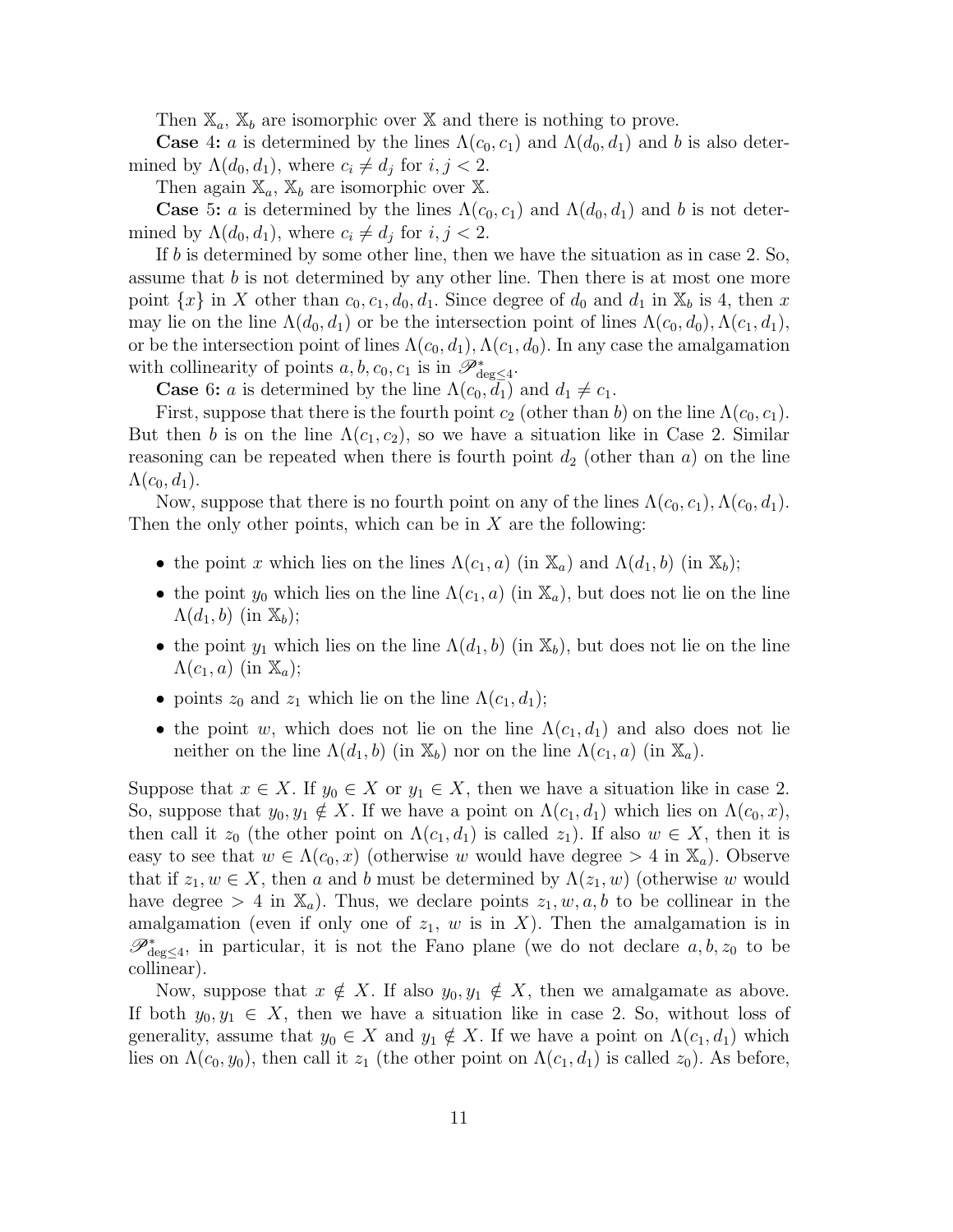we have that points  $c_0, z_0, w$  are collinear (if they all appear in X) and that if  $z_1, w \in X$ , then a and b must be determined by  $\Lambda(z_1, w)$  (otherwise, a or b would lie on more than 4 lines). Thus, we again declare points  $z_1, w, a, b$  to be collinear in the amalgamation (even if only one of  $z_1$ , w is in X). It is easy to see that if  $z_0 \in X$ , then b must be determined by  $\Lambda(z_0, y_0)$  (otherwise,  $y_0$  would lie on more than 4 lines). Also, if  $w \in X$ , then  $w, d_1, y_0$  are collinear (otherwise, again  $y_0$  would lie on more than 4 lines). Finally, we have that the amalgamation is in  $\mathscr{P}^*_{\text{deg}\leq 4}$ , which finishes the proof. ப

<span id="page-11-0"></span>Corollary 3.7. *The projective plane*  $\mathbb{F}_3\mathbf{P}^2$  *is homogeneous.* 

#### 3.3 The classification

Now we know that the only homogeneous nontrivial and non-degenerate linear spaces are the two smallest projective planes  $\mathbb{F}_2\mathbf{P}^2$  and  $\mathbb{F}_3\mathbf{P}^2$ . This leads to the final classification result.

<span id="page-11-1"></span>Theorem 3.8. *Homogeneous linear spaces are one of the following form.*

- (T) *Trivial spaces (the collinearity is trivial).*
- (L) *Lines (the collinearity is total).*
- $(P_2)$  *The projective plane*  $\mathbb{F}_2\mathbf{P}^2$ *.*
- $(P_3)$  *The projective plane*  $\mathbb{F}_3\mathbf{P}^2$ *.*

Every linear space has its dual, obtained by interchanging points and lines. For example, the dual of a space consisting of a single line is a pencil of trivial lines, namely a set of lines passing through a common point. Of course, this is not homogeneous anymore, as we define homogeneity with respect to the set of points. We may also look at a stronger homogeneity, when linear spaces are viewed as bipartite graphs. Here the homogeneity easily fails, as the following example shows.

**Example 3.9.** Let X be a linear space with 3 collinear points  $a, b, c$  and with another point d not collinear with a, b, c. We have a bijection  $f: \{a, b, c\} \rightarrow \{a, b, d\}.$ Assuming X is viewed as a bipartite graph and  $a, b, c, d$  are vertices on the left-hand side,  $f$  is a partial isomorphism. Obviously, it cannot be extended to an automorphism of X, as the collinearity relation becomes relevant.

The next question is which finite linear spaces can be amalgamation bases. We give the complete answer in the next section. There is a rather old conjecture that, to our knowledge, is still open.

(†) Every finite linear space embeds into a finite projective plane.

It is not clear who first posed this as an open problem. For convenience, we will call it *Conjecture* (†).

In the next section we show that this conjecture is equivalent to the weak amalgamation property of finite linear spaces and therefore its possible negative answer would imply that there is no universal countable projective plane.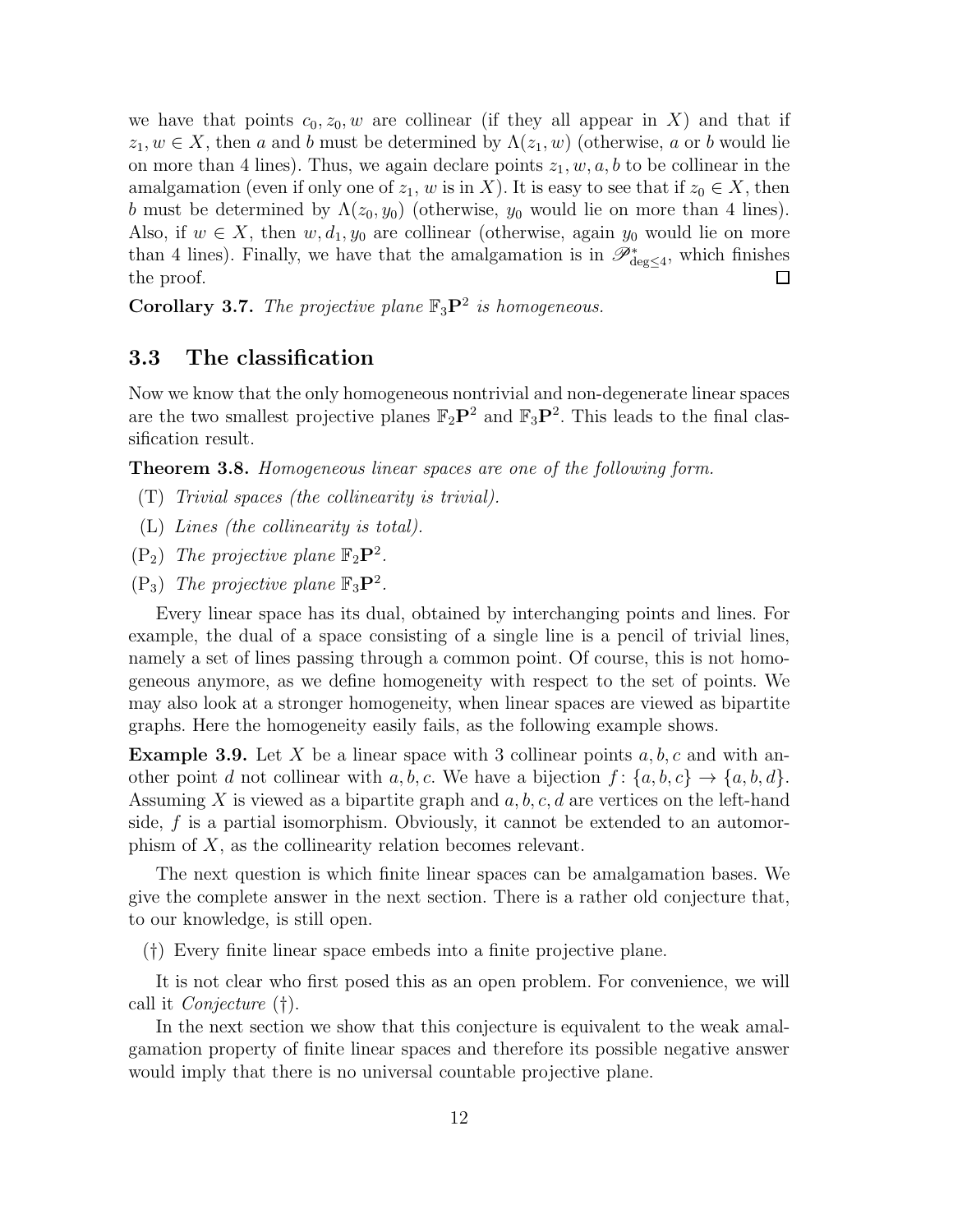### <span id="page-12-0"></span>4 Amalgamating finite linear spaces

The goal here is to show that the amalgamation bases in the class of finite linear spaces are exactly the finite projective planes (Proposition [4.12\)](#page-16-0), from which we deduce that the cofinal, as well as weak, amalgamation for the class of finite linear spaces is equivalent to the statement that every such space can be embedded in a finite projective plane (Theorem [4.14\)](#page-17-1) which, to our knowledge, remains an open problem in incidence geometry [\[2\]](#page-20-1).

**Definition 4.1.** If  $f: A \rightarrow B$  is an embedding of linear spaces, then we say that:

- f is an *elementary planarisation* if  $B \setminus A = \{b\}$  and some two lines in A intersect at b,
- f is a *trivial elementary planarisation* if it is elementary and the new point b lies on exactly two lines existing in A (i.e. there are two lines  $L_1, L_2$  in A such that  $L_1 \cup \{b\}$ ,  $L_2 \cup \{b\}$  are lines in B and all other lines in B containing b are trivial),
- f is a *planarisation* if there is a (possibly transfinite) sequence  $A \rightarrow B_0 \rightarrow$  $B_1 \rightarrow \ldots$  of elementary planarisations whose colimit is B,
- f is a *trivial planarisation* if its constituent elementary planarisations are all trivial,
- f is a *complete planarisation* if f is a planarisation and B is a projective plane (equivalently, if it is a maximal planarisation),
- a *planar closure* of A in B is a maximal planarisation  $A \rightarrow \overline{A}$  through which f factors,
- f is an *aplanar* embedding if A is the planar closure of A in B (equivalently, any two lines in  $A$  intersecting in  $B$  already intersect in  $A$ ).

*Remark* 4.2. The planar closure of A in  $B \supseteq A$  can be recursively constructed as follows: start with  $A_0 = A$ , then for each n, let  $A_{n+1}$  be the union of  $A_n$  and all the intersections of lines in  $A_n$  in B, and put  $\overline{A} := \bigcup_n A_n$ . In particular, planar closures always exist and are unique.

*Remark* 4.3*.* A composition of planarisations is a planarisation. In particular, if  $A \to \overline{A}$  is the planar closure of  $A \to B$ , then the factor map  $\overline{A} \to B$  is aplanar, and planar closure is a closure operator.

<span id="page-12-1"></span>**Proposition 4.4.** If  $(L_1L'_1), (L_2, L'_2), \ldots, (L_n, L'_n)$  are distinct parallel pairs in a *linear space* A, then there is a trivial planarisation  $A' = A \cup (a_1, \ldots, a_n)$  such that  $for each i, a_i$  lies on the extensions of  $L_i$  and  $L'_i$  and all other lines containing any  $a_i$  (including  $\Lambda(a_i, a_j)$  for any  $j \neq i$ ) are trivial. In particular, if  $(L, L')$  is a pair of *parallel lines in* A *distinct from*  $(L_i, L'_i)$  *for all i, then*  $L, L'$  *do not intersect in*  $A'$ *.*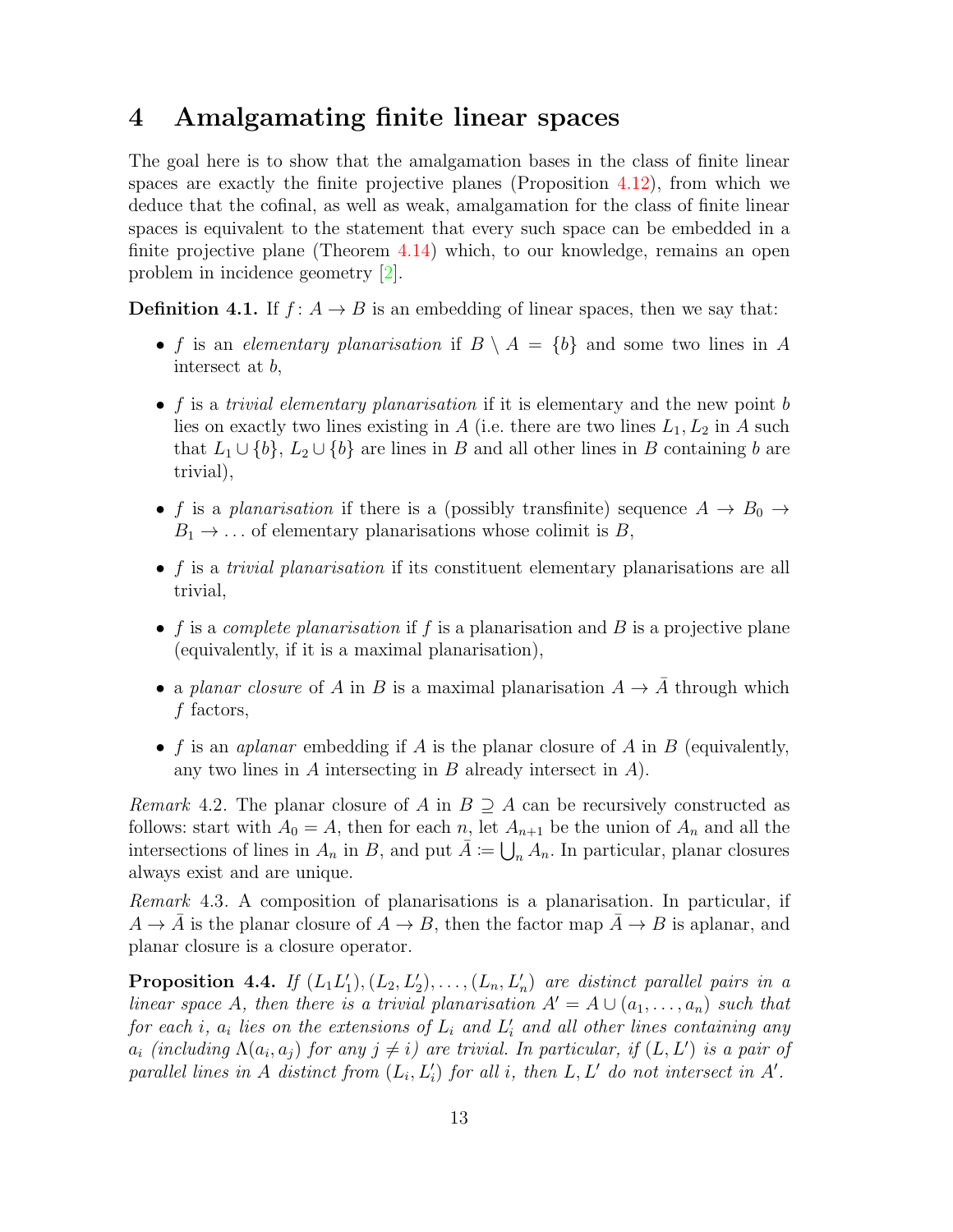*Proof.* The definition of the structure is obvious. Correctness is straightforward: when checking transitivity, we need to check collinear triples with two points in common. But the lines connecting the new points are all trivial, so all such triples will have two points already present in A, so transitivity easily follows from transitivity in A (and the assumption that the pairs of lines intersecting at the new points were parallel in A).  $\Box$ 

*Remark* 4.5*.* Using Proposition [4.4](#page-12-1) one can show that every linear structure A admits a complete trivial planarisation  $A$  (which is infinite, if  $A$  is not already a projective plane); see Lemma [5.1.](#page-18-2)

<span id="page-13-3"></span>**Proposition 4.6.** *If*  $L_1, L_2, L_3, \ldots, L_n$  *are pairwise parallel lines in* A *(with*  $n \geq 3$ *)*, *then we can find a (nontrivial) planarisation*  $A' = A \cup \{a\} \supseteq A$  *such that the lines containing*  $L_i$  *are concurrent in*  $A'$  (*namely, they contain a*).

 $\Box$ 

*Proof.* Similarly to Proposition [4.4,](#page-12-1) the proof is straightforward.

<span id="page-13-0"></span>Lemma 4.7. *Planarisations are epimorphisms in the category of linear spaces with embeddings, i.e. if*  $f: A \to A'$  *is a planarisation and*  $g_1, g_2: A' \to C$  *are embeddings such that*  $g_1 \circ f = g_2 \circ f$ , then  $g_1 = g_2$ .

*Proof.* Suppose for simplicity that f is an inclusion. If  $A = A'$ , the conclusion is trivial.

Otherwise, if  $A' = A \cup \{a\}$  (so that f is an elementary planarisation) and  $L_1, L_2$ are lines in A intersecting at a in A'. Note that  $g_1(a)$  is the intersection of the unique lines in C containing  $g_1[L_1] = g_1 \circ f[L_1] = g_2 \circ f[L_1] = g_2[L_1]$  and  $g_1[L_2] = g_2[L_2]$ , as is  $g_2(x)$ , so  $g_1(a) = g_2(a)$ , whence  $g_1 = g_2$ .

Finally, if  $f$  is a non-elementary planarisation, then the conclusion follows by an easy inductive argument.  $\Box$ 

<span id="page-13-1"></span>*Remark* 4.8. Note that Lemma [4.7](#page-13-0) easily implies that if  $A \rightarrow A'$  is a planarisation and  $B_1, B_2$  are extensions of A', then any amalgam C of  $B_1, B_2$  over A is also an amalgam over A': in the diagram below,  $g_1 \circ f_1 \circ f = g_2 \circ f_2 \circ f$ , and since f is an



<span id="page-13-2"></span>**Lemma 4.9.** If A is a finite linear space and  $A \rightarrow A'$  is a finite nontrivial pla*narisation, then we can find a finite trivial planarisation*  $A \rightarrow A''$  *such that*  $A', A''$ *cannot be amalgamated over* A*.*

14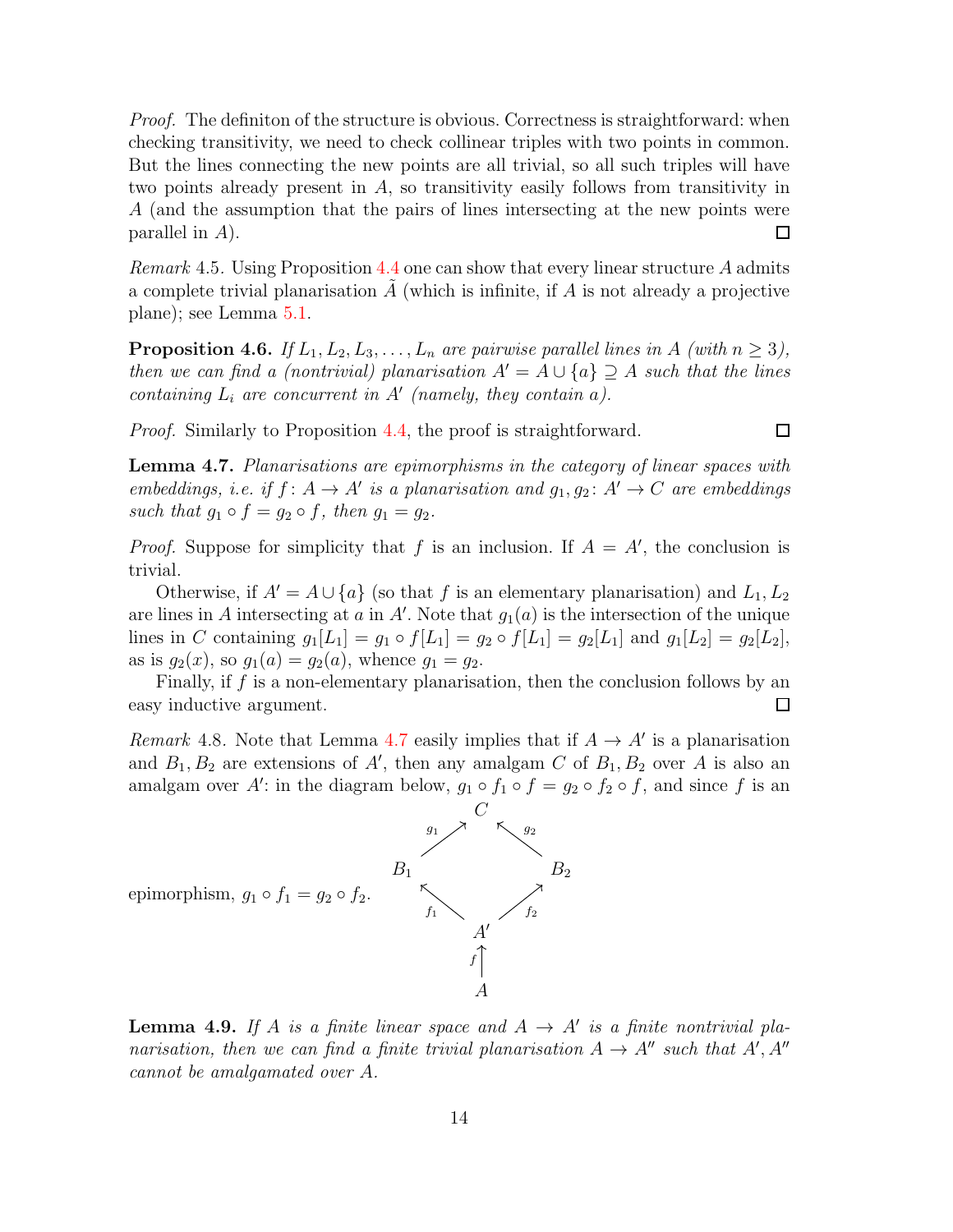

<span id="page-14-1"></span>Figure 1: Diagrams for the proof of Lemma [4.10.](#page-14-0) The unfilled dots represent points not present in the original space. On the le ft, the dashed line represents a new nontrivial line in a planarisation of  $A$  (for Case 1). On the right, the dashed lines are the new trivial lines which are parallel (for Case 2).

*Proof.* We may assume without loss of generality that  $A \subseteq A'$ . Suppose first that A' is elementary, i.e.  $A' \setminus A = \{a'\}$ . Since  $A'$  is nontrivial,  $a'$  is the intersection of at least three lines in A, say  $L_1, L_2, L_3$ . Let  $A'' \cup \{a''\}$  be a trivial elementary planarisation in which  $L_1$  and  $L_2$  intersect (which we have by Proposition [4.4\)](#page-12-1). Then by construction,  $a''$  does not lie on  $L_3$ . On the other hand, since  $L_1, L_2$  cannot intersect at more than one point (not even in any extension), any amalgam of  $A'$  and  $A''$  over A would need to identify  $a'$  and  $a''$ , which is clearly impossible.

Now, suppose that  $A'$  is an arbitrary nontrivial planarisation. Then by definition we can find a sequence  $A'_0 = A, A'_1, \ldots, A'_n = A'$  such that  $A'_{i+1} \supseteq A'_i$  is an elementary planarisation for each  $i < n$ . Since A' is nontrivial, there is a minimal i such that  $A'_i \subseteq A'_{i+1}$  is nontrivial. As in the preceding paragraph, we can find a trivial planarisation  $A'_i \to A''$  which cannot be amalgamated with  $A'_{i+1}$ , and hence with  $A'$ , over  $A'_i$ . By Remark [4.8,](#page-13-1) we conclude that  $A'$  and  $A''$  do not amalgamate over A, either. Since  $A' \subseteq A''$  is trivial by construction, we are done.  $\Box$ 

<span id="page-14-0"></span>Lemma 4.10. *If* A *is a finite linear structure which is not a projective plane, then it admits two finite planarisations which cannot be amalgamated over* A*.*

*Proof.* By Lemma [4.9,](#page-13-2) it is enough to show that A admits a nontrivial planarisation. Since planarisations are closed under composition, we may always replace A by a suitable finite planarisation as needed.

Case 1: There is a pair of trivial parallel lines in A (see the diagram on the left in Figure [1\)](#page-14-1). Let  $L = \Lambda(a_1, a_2), L' = \Lambda(a'_1, a'_2)$  be a pair of trivial parallel lines. We may assume without loss of generality that the pairs  $\Lambda(a_1, a'_1)$ ,  $\Lambda(a_2, a'_2)$  and  $\Lambda(a_1, a'_2)$ ,  $\Lambda(a'_1, a_2)$  are non-parallel (by applying Proposition [4.4](#page-12-1) if necessary) and intersect at  $b_1, b_2$  respectively. Then  $\Lambda(b_1, b_2)$  cannot intersect L nor L': if it did, it would have to contain one of  $a_1, a_2, a'_1, a'_2$ , in which case it would intersect either  $\Lambda(a_1, a'_1)$  or  $\Lambda(a_2, a'_2)$  in at least two points, a contradiction.

Then by Proposition [4.6,](#page-13-3) we can find a nontrivial planarisation in which  $L, L'$ and  $\Lambda(b_1, b_2)$  are concurrent, so we are done.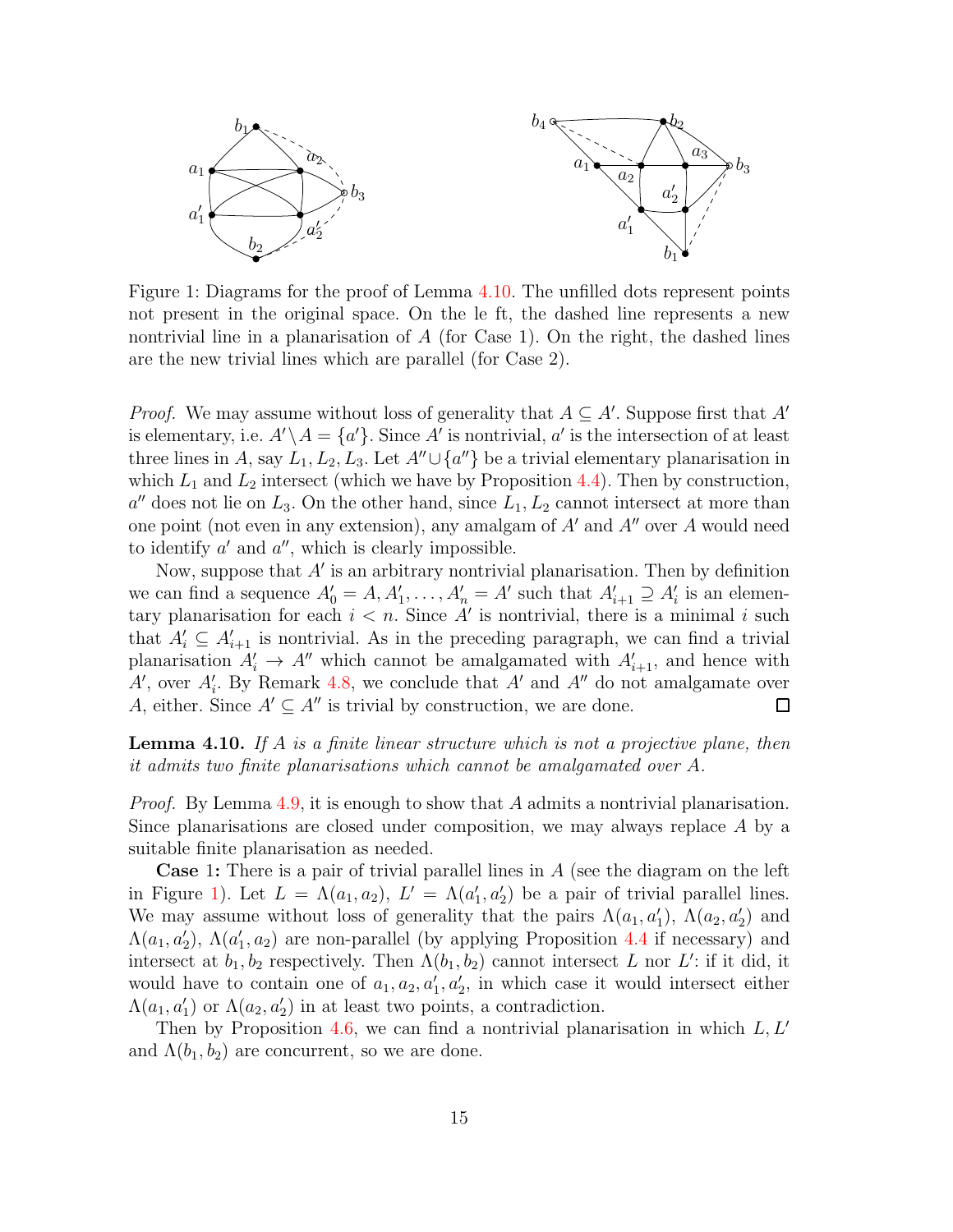Case 2: There is at least one pair of parallel lines, at least one of which is nontrivial (see the diagram on the right in Figure [1\)](#page-14-1). Let  $L, L'$  be a parallel pair such that L is nontrivial. Now, let  $a_1, a_2, a_3$  be distinct points on L, while  $a'_1, a'_2$  are distinct points on L'. We may assume without loss of generality that  $\Lambda(a_1, a'_1)$  and  $\Lambda(a_3, a'_2)$  intersect at  $b_1$ , while  $\Lambda(a_2, a'_1)$  and  $\Lambda(a_3, a'_2)$  intersect at  $b_2$ .

Extend A via Proposition [4.4](#page-12-1) to intersect L, L' at some  $b_3$ . Then the lines  $\Lambda(b_3, b_2)$ and  $\Lambda(a_1, a'_1)$  are parallel (because  $\Lambda(b_3, b_2)$ ) is trivial by construction and neither  $b_2$ nor  $b_3$  can lie on  $\Lambda(a_1, a'_1)$ , as then the latter would intersect either  $\Lambda(a_2, a'_1)$  or L at two points).

Thus, we can apply Proposition [4.4](#page-12-1) again to obtain a new point  $b_4$  at which  $\Lambda(b_3, b_2)$  and  $\Lambda(a_1, a'_1)$  intersect. Then the lines  $\Lambda(b_4, a_2)$  and  $\Lambda(b_1, b_3)$  are parallel and trivial, so we reduce to Case 1.  $\Box$ 

The following is the main technical lemma of this section.

<span id="page-15-0"></span>**Lemma 4.11.** *If*  $f_1: A \rightarrow B_1$  *and*  $f_2: A \rightarrow B_2$  *are embeddings of linear spaces, at least one of which is aplanar, then*  $f_1$  *and*  $f_2$  *can be amalgamated.* 

*Proof.* Consider  $C = B_1 \sqcup_A B_2$  (the union of  $B_1, B_2$  so that  $A = B_1 \cap B_2$ ) with the structure defined as follows:

- $B_1$  and  $B_2$  are naturally embedded,
- $c_1, c_2, c_3 \in \mathbb{C}$ , not all in the same  $B_i$ , are collinear when they are distinct and there is a line L in A such that each  $b_i$  is in the (unique) extension of L to a line in the corresponding  $B_i$ .

As soon as we check that this describes a linear space structure on  $C$ , it is clear that C with this structure is an amalgam of  $B_1$  and  $B_2$  over A.

Since  $B_1, B_2$  each is a linear space, it suffices to check we have transitivity for the collinearity relation (symmetry and irreflexivity are obvious). Suppose  $c_1, c_2, c_3, c_4 \in$ C are such that  $c_1, c_2, c_3$  and  $c_1, c_2, c_4$  are collinear. We need to check that  $c_1, c_3, c_4$ are collinear.

**Case** 1:  $c_1, c_2 \in B_1$  or  $c_1, c_2 \in B_2$ . We may assume without loss of generality that the former holds. If  $\Lambda^{B_1}(c_1, c_2) \cap A$  has fewer than two points, then it follows from the definition of collinearity in C that  $c_3, c_4 \in B_1$ , so the conclusion is clear. Otherwise,  $L = \Lambda^{B_1}(c_1, c_2) \cap A$  is a line in A, and it is not hard to see  $c_3$  and  $c_4$  necessarily lie on the extension of L to the corresponding  $B_i$ , which yields the conclusion: e.g. if  $c_3 \in B_2$ , then by definition of  $\Lambda(c_1, c_2, c_3)$ , there is a line L' in A on whose extensions  $c_1, c_2, c_3$  all lie, but then L' has to equal  $\Lambda^{B_1}(c_1, c_2) \cap A = L$ .

**Case** 2: Otherwise, we may assume without loss of generality that  $c_1 \in B_1 \setminus A$ ,  $c_2 \in B_2 \setminus A$ .

*Claim.* In this case, there is a unique line L in A such that  $c_1$  and  $c_2$  both lie on (the extensions in the appropriate spaces of) L.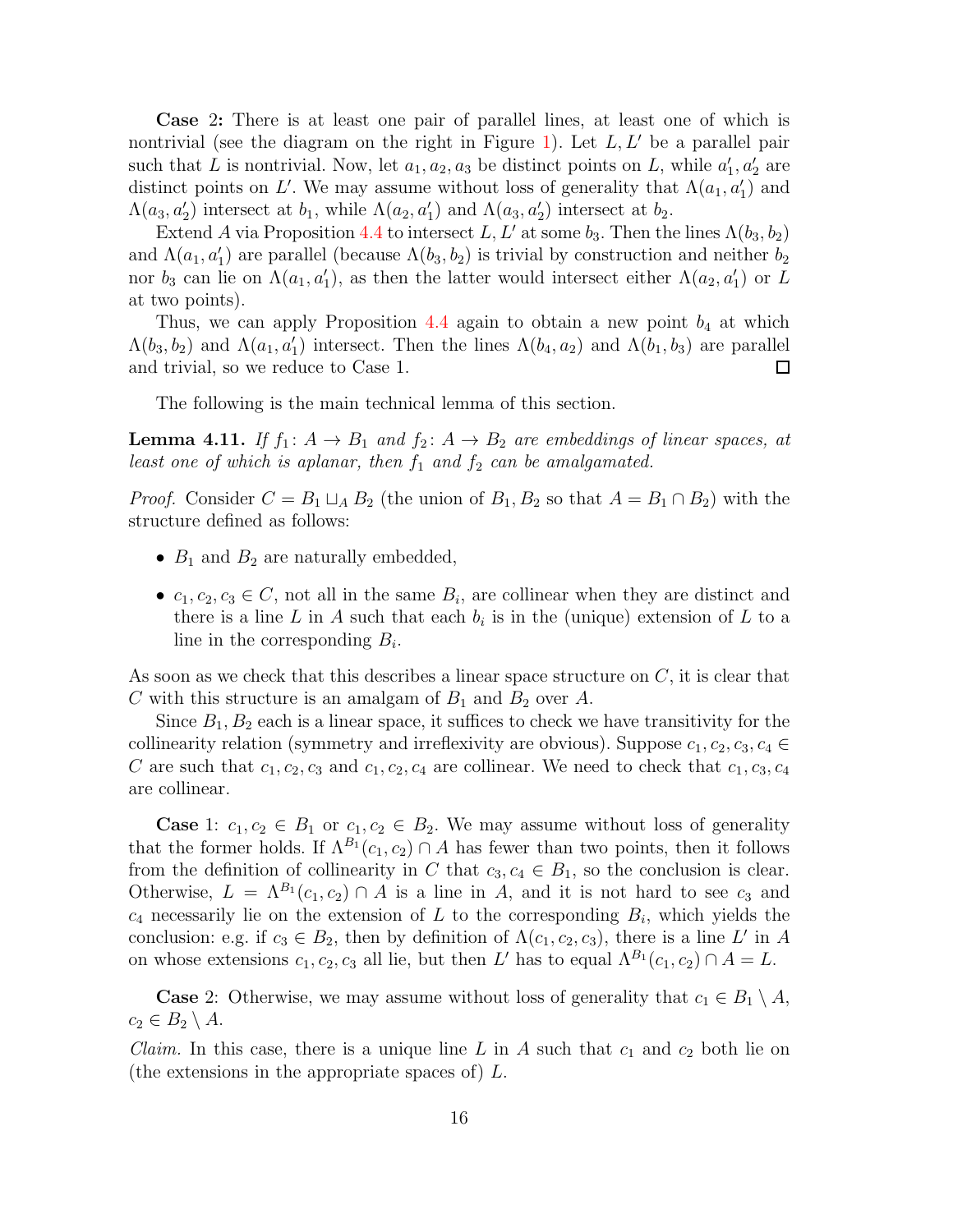*Proof.* By the definition of collinearity, there is at least one such line. If there were two such lines, then both  $c_1$  and  $c_2$  would be the intersections of those two lines in  $B_1$  and  $B_2$ , respectively, witnessing that neither  $B_1$  nor  $B_2$  is an aplanar extension of A, counter to the hypothesis of the lemma.  $\square$  (claim)

Now, let  $L$  be the line we have by the claim. Similarly to Case 1, both  $c_3$  and  $c_4$  necessarily have to lie on (the appropriate corresponding extensions of) L: for example, if  $c_3 \in B_1$ , then (because  $c_2 \notin B_1$ ),  $\Lambda(c_1, c_2, c_3)$  implies that there is a line L' in A on whose extensions  $c_1, c_2$  and  $c_3$  all lie, and by Claim,  $L' = L$ , and likewise when  $c_3 \in B_2$  and for  $c_4$ . The conclusion easily follows.  $\Box$ 

<span id="page-16-0"></span>Proposition 4.12. *A finite linear space is an amalgamation base (in the class of finite linear spaces) if and only if it is a projective plane.*

*Proof.* Let A be a linear space. If it is not a projective plane, then by Lemma [4.10,](#page-14-0) it is not an amalgamation base.

Conversely, if  $A$  is a projective plane, then any embedding of  $A$  is aplanar, so by Lemma [4.11](#page-15-0) we conclude that it is an amalgamation base.  $\Box$ 

<span id="page-16-1"></span>**Proposition 4.13.** *If*  $A \rightarrow B$  *is an amalgamable embedding of linear spaces, then the planar closure of* A *in* B *is a projective plane. In particular,* A *admits a finite amalgamable extension if and only if* A *admits a finite planarisation.*

*Proof.* Suppose that  $A \rightarrow B$  is an amalgamable embedding. We may assume for simplicity that  $A \subseteq B$ . Let A be the planar closure of A in B. We will show that A is an amalgamation base, whence by Proposition  $4.12$  it will follow that it is a projective plane.

Let  $A_1, A_2$  be arbitrary extensions of  $\overline{A}$ . Since  $\overline{A}$  is the planar closure of A in B, it follows that  $\overline{A} \subseteq B$  is aplanar, so by Lemma [4.11,](#page-15-0) we can amalgamate B and  $A_i$  over A for  $i = 1, 2$  to obtain  $B_1$  and  $B_2$ . Since  $A \subseteq B$  is amalgamable,  $B_1$  and  $B_2$  have an amalgam C over A, and by Remark [4.8,](#page-13-1) C is also an amalgam of  $B_1$ and  $B_2$  over  $\overline{A}$ , and hence also an amalgam of  $A_1$  and  $A_2$  over  $\overline{A}$ . Since  $A_1, A_2$  were arbitrary, we are done.



 $\Box$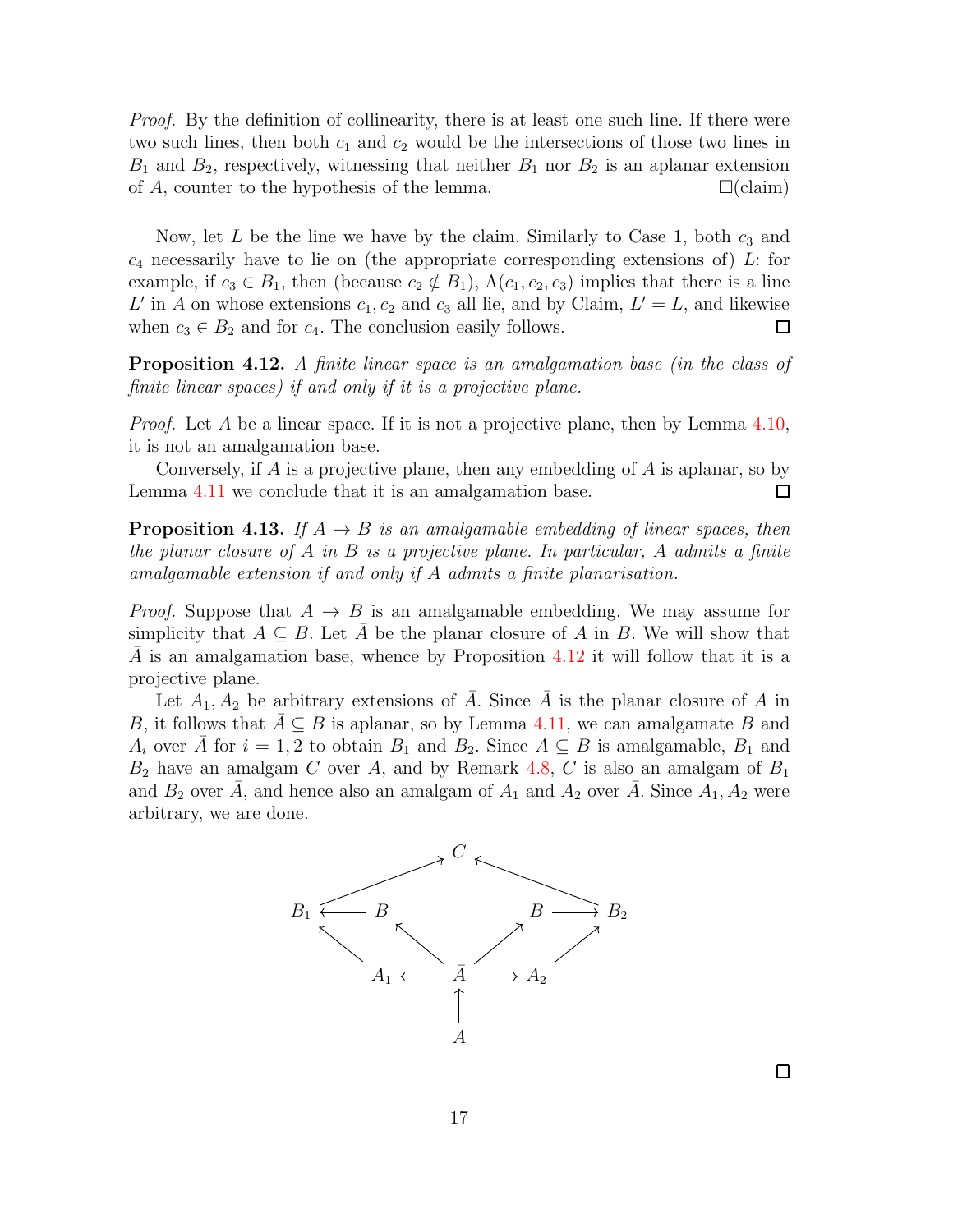<span id="page-17-1"></span>Theorem 4.14. *Let* A *be a finite linear space. Then the following are equivalent:*

- A *embeds into a finite projective plane,*
- A *embeds into an amalgamation base (in the class of finite linear spaces),*
- A *admits an amalgamable embedding (in the same class).*

*Consequently, the following are equivalent:*

- *Conjecture* †*, i.e. every finite linear space can be embedded into a finite projective plane,*
- *the class of finite linear spaces has the cofinal amalgamation property,*
- *the class of finite linear spaces has the weak amalgamation property.*

*Proof.* The first two bullets are clearly equivalent by Proposition [4.12.](#page-16-0) The second and third bullet are equivalent by Proposition [4.13.](#page-16-1)

The "consequently" part easily follows, since CAP just means that every finite linear space can be embedded into an amalgamation base, while WAP means that every such space admits an amalgamable embedding.  $\Box$ 

*Remark* 4.15*.* Note that by Lemma [4.10](#page-14-0) (or alternatively, by Lemma [3.2\)](#page-6-2), it follows that the class of finite linear spaces does not have the full amalgamation property.

<span id="page-17-2"></span>*Remark* 4.16*.* Most of the results in this section remain true (after some obvious adjustments) if we drop the hypotheses that the linear spaces be finite, with essentially the same proofs (possibly requiring some transfinite inductive arguments).

On the other hand, countable linear spaces embed into countable projective planes, therefore they have the cofinal amalgamation property. This is explored in the next section.

We finish this section with the following corollary to the results above together with a non-universality result from  $[8]$ .

<span id="page-17-0"></span>Theorem 4.17. *Assume there exists a family*  $\mathscr U$  *consisting of strictly less than continuum many countable linear spaces, such that every countable linear space embeds into some*  $U \in \mathcal{U}$ . Then Conjecture (†) *is true.* 

*Proof.* By [\[8,](#page-20-6) Corollary 6.3], the class of finite linear spaces has the weak amalgamation property. By Theorem [4.14,](#page-17-1) every finite linear space embeds into a finite amalgamation base, which is a projective plane (as long as it contains four independent points).  $\Box$ 

<span id="page-17-3"></span>Corollary 4.18. *If there exists a universal countable linear space then Conjecture* (†) *is true.*

Let us note that the validity of Conjecture  $(†)$  does not imply any universality results, see [\[8,](#page-20-6) Example 6.5].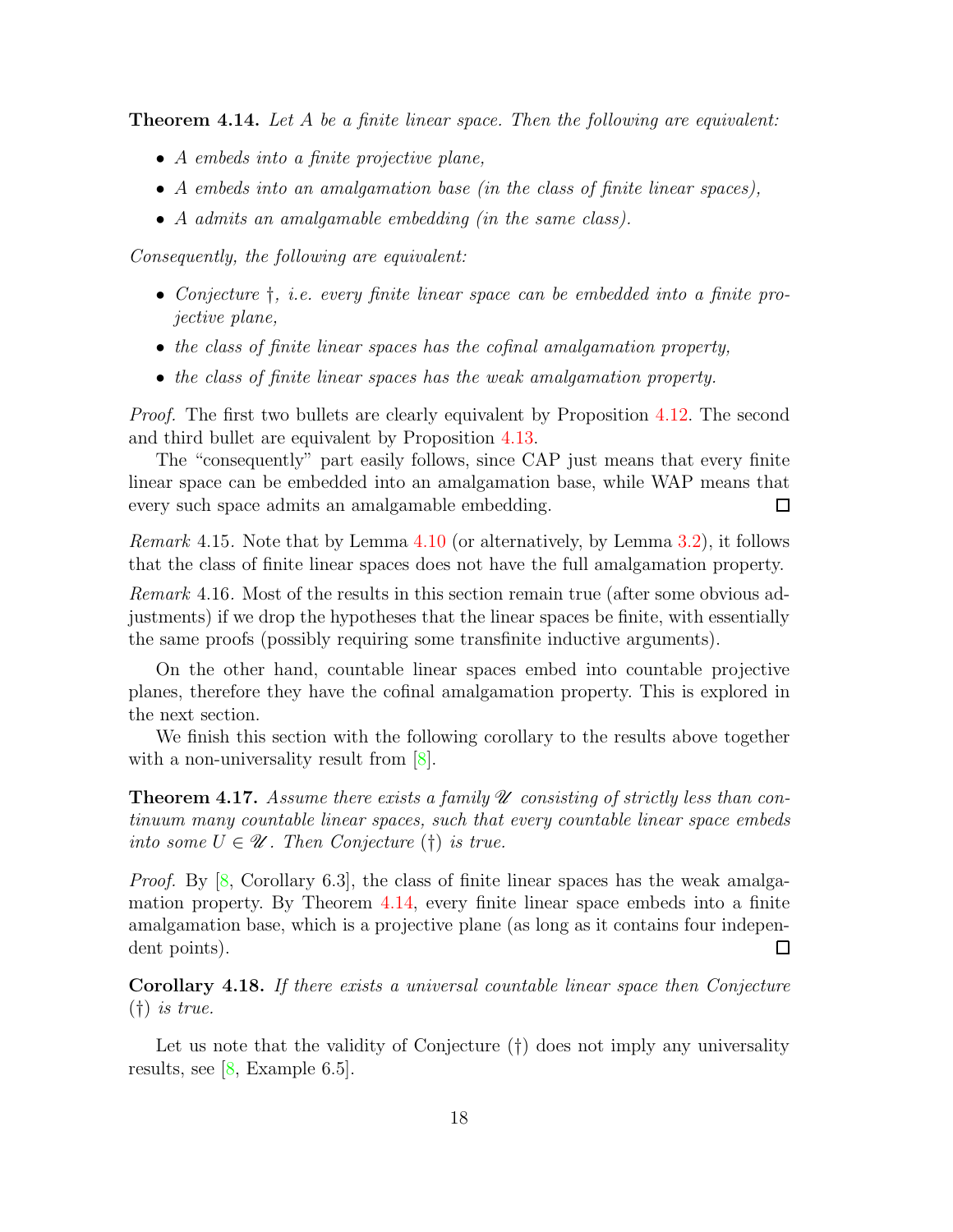### <span id="page-18-0"></span>5 Universal projective planes

For the moment it is not clear what the universality number of countable linear spaces is. We prove that if the continuum hypothesis holds, there exists a universal projective plane of cardinality  $\aleph_1$ . It is actually the Fraüssé limit [\[6,](#page-20-8) [10\]](#page-20-9) of the class of all countable projective planes. The following simple lemma is well known.

<span id="page-18-2"></span>**Lemma 5.1.** Let  $X = \langle X, \mathcal{L} \rangle$  be a linear space. Then there exists a projective plane *of cardinality*  $\leq |X| + \aleph_0$  *containing an isomorphic copy of*  $\mathbb{X}$ *.* 

*Proof.* First, extend X so that it becomes non-degenerate (it is enough to add one or two extra points and extend the lines properly). Next, extend it to  $\mathbb{X}_1$  so that every two lines from  $X$  intersect in  $X_1$ . This can be done by adding an extra point for each pair of parallel lines. In particular, the size of  $\mathbb{X}_1$  is not greater than the maximum of the size of  $X$  and  $\aleph_0$ . Repeat this procedure infinitely many times, obtaining a plane  $\mathbb{X}_{\infty}$  which is closed, therefore projective.  $\Box$ 

<span id="page-18-3"></span>**Lemma 5.2.** Assume  $X = \langle X, \mathcal{L} \rangle$  is an uncountable projective plane. Given a *countable*  $Y \subseteq X$ *, there exists a countable projective subplane*  $\hat{Y}$  *of*  $\mathbb{X}$  *containing*  $Y$ *.* 

*Proof.* Apply the same procedure as in the previous lemma, working inside  $X$  (equivalently, we can just take the planar closure of  $Y$  in  $X$ ). □

<span id="page-18-1"></span>Theorem 5.3. *Assume the continuum hypothesis. There exists a unique projective plane*  $\nabla$  *of cardinality*  $\aleph_1$  *with the following extension property:* 

(E) *Given a countable closed plane* B *and its closed subplane* A*, every embedding of* A *into* V *extends to an embedding of* B *into* V*.*

*Furthermore:*

- (H) *Every isomorphism between countable closed subplanes of* V *extends to an automorphism of* V*.*
- (U) *Every plane of cardinality*  $\leq \aleph_1$  *embeds into*  $\mathbb{V}$ *.*

Recall that a plane is closed if every two of its lines intersect.

*Proof.* The first part (the existence and uniqueness) is an instance of the general theory of Fraïssé limits (see e.g.  $[10]$ ), thanks to the amalgamation property (which follows from Lemmas [5.2](#page-18-3) and [4.11\)](#page-15-0) and the cardinal arithmetic assumption implying that there are at most  $\aleph_1$  many isomorphisms types and embeddings between countable closed planes. Property (H), homogeneity, again follows from the general theory.

Concerning Property (U), universality, the general theory gives it for all closed planes of cardinality  $\leq \aleph_1$ . On the other hand, thanks to Lemma [5.1,](#page-18-2) every plane of cardinality  $\leq \aleph_1$  can be extended to a projective plane of cardinality  $\aleph_1$  and, thanks to Lemma [5.2](#page-18-3) and easy transfinite induction, a projective plane of cardinality  $\aleph_1$ can be decomposed into a continuous  $\omega_1$ -chain of countable projective subplanes. Thus, the general theory gives the full universality, that is, Property (U).  $\Box$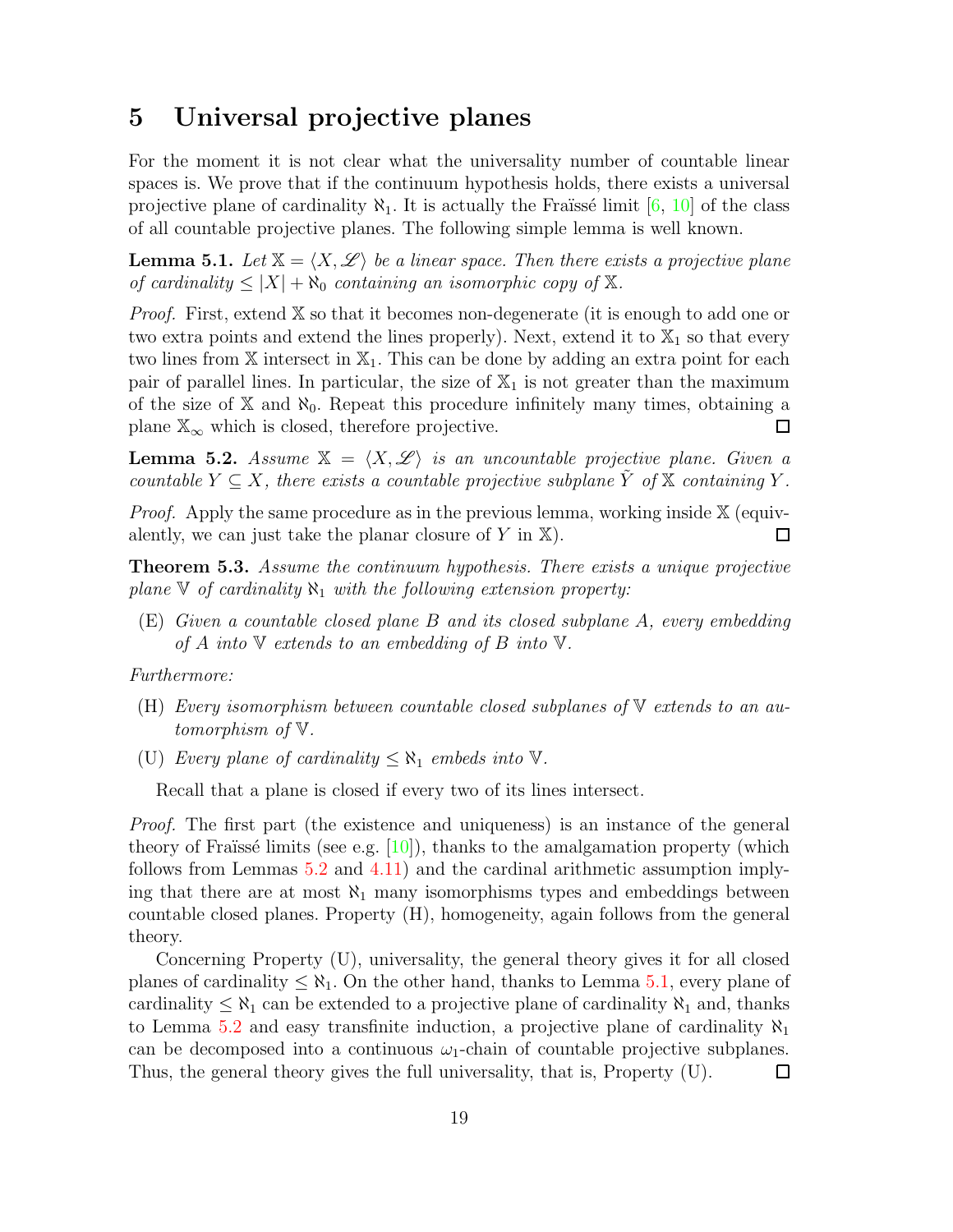#### <span id="page-19-0"></span>5.1 Final remarks

It turns out that if finite linear spaces fail the weak amalgamation property, which according to our results is equivalent to the failure of Conjecture (†), then the smallest cardinality of a universal family of countable projective planes is the continuum, see Theorem [4.17](#page-17-0) or [\[8,](#page-20-6) Corollary 6.3].

On the other hand, if Conjecture (†) is true, the general theory of generic limits yields a countable projective plane W that is generic in the sense of the natural game, where two players alternately build bigger and bigger finite linear spaces, simply by adding new points and new lines. Either of the two players has a strategy leading to a linear space isomorphic to W, obtained as the union of the chain built by the players. This game, called an *abstract Banach-Mazur game*, makes sense in arbitrary mathematical structures and even in arbitrary categories, see [\[8\]](#page-20-6) and [\[9\]](#page-20-10) for details. The generic plane W (assuming it exists) would be locally finite, in the sense that every finite subset is contained in a finite projective subplane. Hence, it would not contain the projective plane  $\mathbb{Q}P^2$ , therefore it would not be universal in the class of all countable projective planes.

From the previous section we know that, assuming the continuum hypothesis, there exists a universal projective plane V of the smallest uncountable cardinality, due to Theorem [5.3.](#page-18-1) Furthermore, homogeneity with respect to countable closed subplanes makes V unique up to isomorphism. Indeed, if  $A \subseteq B$  are countable closed planes and  $e: A \to V$  is an embedding then, by universality, there exists an embedding  $f: B \to \mathbb{V}$  and, by homogeneity, there is an automorphism  $h: \mathbb{V} \to$ V such that  $f \restriction A = h \circ e$ ; finally  $h^{-1} \circ f$  extends e. This shows that V has property  $(E)$  of Theorem [5.3.](#page-18-1) Note that  $V$  cannot be algebraic, as it contains all countable projective planes including the "pathological" (non-Desarguesian) ones. Nevertheless, V contains copies of all projective planes of the form  $K\mathbf{P}^2$ , where K is any field (or, more generally, a division ring) of cardinality at most the continuum. That includes the field of complex numbers and all its subfields, as well as all finite and countable fields of positive characteristic.

Summarizing, the following questions seem to be relevant here.

Question 5.4. Does there exist a universal projective plane of cardinality continuum, without any extra set-theoretic assumptions?

Question 5.5. What is the universality number of the class of all countable projective planes?

By Theorem [4.17,](#page-17-0) the answer to the second question is easy (the continuum) if there exists a finite linear space not embeddable into any finite projective plane (in case Conjecture (†) is false). Otherwise, we only have a generic countable plane W, mentioned above, which is not universal. It is stil possible that there exists another countable projective plane containing copies of all countable linear spaces.